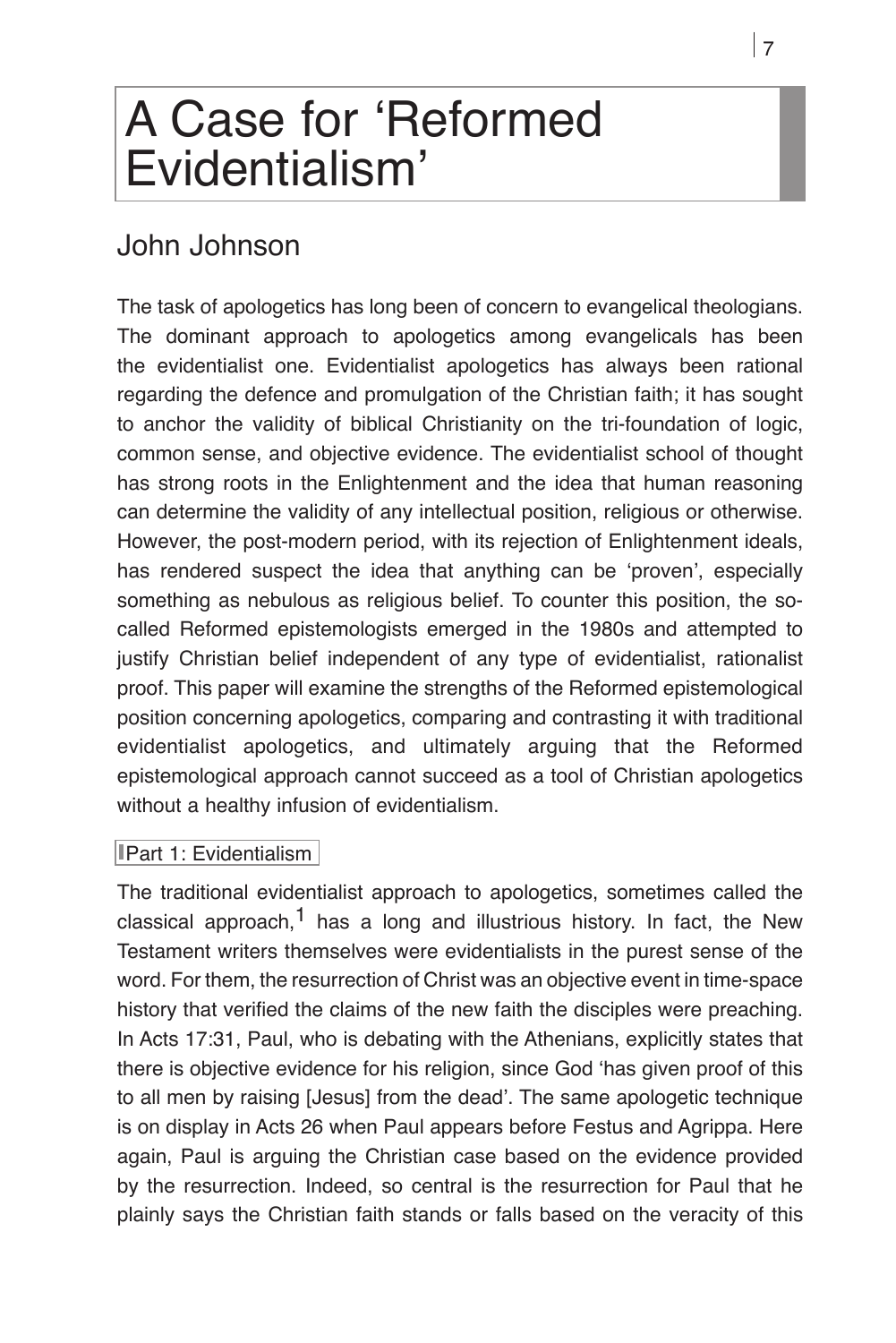#### **8** Churchman

event (1 Cor. 15:12-19). The writer of 1 John, in his attempt to defend the gospel against Gnostic corruptions, stresses the objective fact of the gospel. The apostles have ʻseen', ʻtouched', and ʻfelt' the One they now worship as Lord. Thus, it can be said that the New Testament is strongly evidentialist in its approach to the faith. Yes, it teaches that the Christian life is one based on faith, but it is a faith based upon historically verifiable events. This type of evidentialist approach to the defence of Christian theism was surely the most popular approach to Christian apologetics in the twentieth century.<sup>2</sup>

A representative example is B.B. Warfield of Princeton Seminary. Warfield, who is best characterized as a classical/evidentialist apologist, began the apologetic task on ʻneutral' ground with the unbeliever. Warfield started with ʻgeneral' revelation (the innate awareness of God that all people have, according to Paul in Romans 1), and progressed to ʻspecial', Christian revelation. For Warfield, the first step in the traditional method is to get the non-believer to consider the fact that there may exist a ʻGod' who created the universe. This could be done, perhaps, through one or more of the classical proofs for God's existence. Once this was accomplished, the field must be narrowed down, through the use of evidentialist apologetics, to prove that this God who probably exists is the God of the Christian Bible.

One common approach that Christian evidentialists will employ is to appeal to the general reliability of the New Testament documents. The point is often made that the writings of the Christian Bible are the best-attested documents of the ancient world. They were composed within only a few decades after the events they describe. In addition, the large number of extant New Testament manuscripts (literally in the thousands), ensures that the Christian Scriptures we have today are substantially the same in content as the original autographs. $3$ 

An even more common approach, though, is to focus on the person of Christ, specifically his death, burial, and resurrection. The historicity of the resurrection has taken somewhat of a beating in the last several decades; many scholars have been so reluctant to declare the resurrection an historical fact that they have sought refuge in the realm of a ʻhistory beyond history'; that is, they maintain that the resurrection indeed happened, but not in the realm of observable, verifiable history. Of course, this is merely theological double-talk; there is no such realm, at least not that we know of. Past events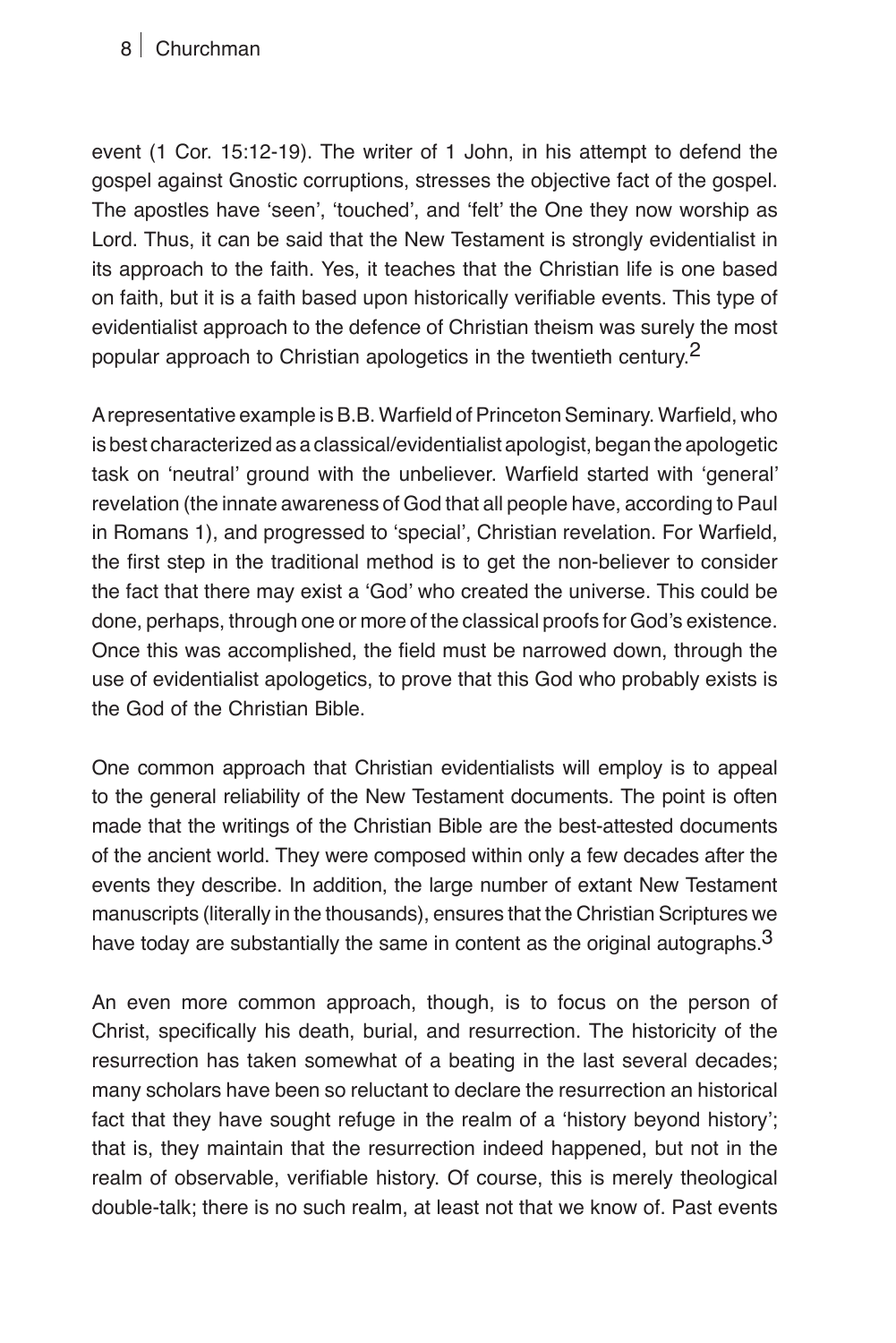either happened, or they did not. Indeed, the phrase ʻhistorical event' cannot even be understood apart from the idea that something actually occurred in space-time history. But, even if such a meta-historical realm does indeed exist, why would it be any easier for God to perform miracles there than in our own historical realm? If God cannot work miracles, then he cannot work miracles, regardless of the ʻworld' in which he operates! Rudolf Bultmann was one of the most famous advocates of this supra-historical view of the resurrection. For Bultmann,

God is beyond space-time history. His acts are transcendent; they are above observable human history….Miracles are not of this world. They are acts in the spiritual world. In brief, Bultmann has defined them out of existence.<sup>4</sup>

But appeal to a make-believe realm of supra-history does nothing to settle the matter one way or another. Indeed, from an apologetic viewpoint, this retreat into the non-historical realm seems to be a tacit admission that the resurrection need not be taken too seriously, since it seems to be like so many other religious stories—purely mythical, regardless of the effect it may have had on the disciples.<sup>5</sup> Evangelical distaste for such a view is captured in the following words from Gregory Boyd and Paul Eddy.

A good deal of liberal theology is premised on the mistaken notion that people can embrace the symbolic meaning of an event while denying the event ever literally took place….Evangelicals have always regarded this line of thinking implausible, if not incoherent.  $6$ 

Another common approach has been to assume that the resurrection appearances were visions. This approach is interesting because it takes seriously the experiences of those who saw the risen Christ. Proponents of this view seem to sense that it will not do to deny the experiences of the disciples; there is no way to account for the existence of Christianity otherwise. Why would men steeped in Jewish monotheism proclaim a human being was divine? Why would they endure hardship, persecution, and eventually death unless they had had an experience that convinced them Christ was indeed alive after his crucifixion? Even orthodox Jewish scholar Pinchas Lapide is compelled to assert,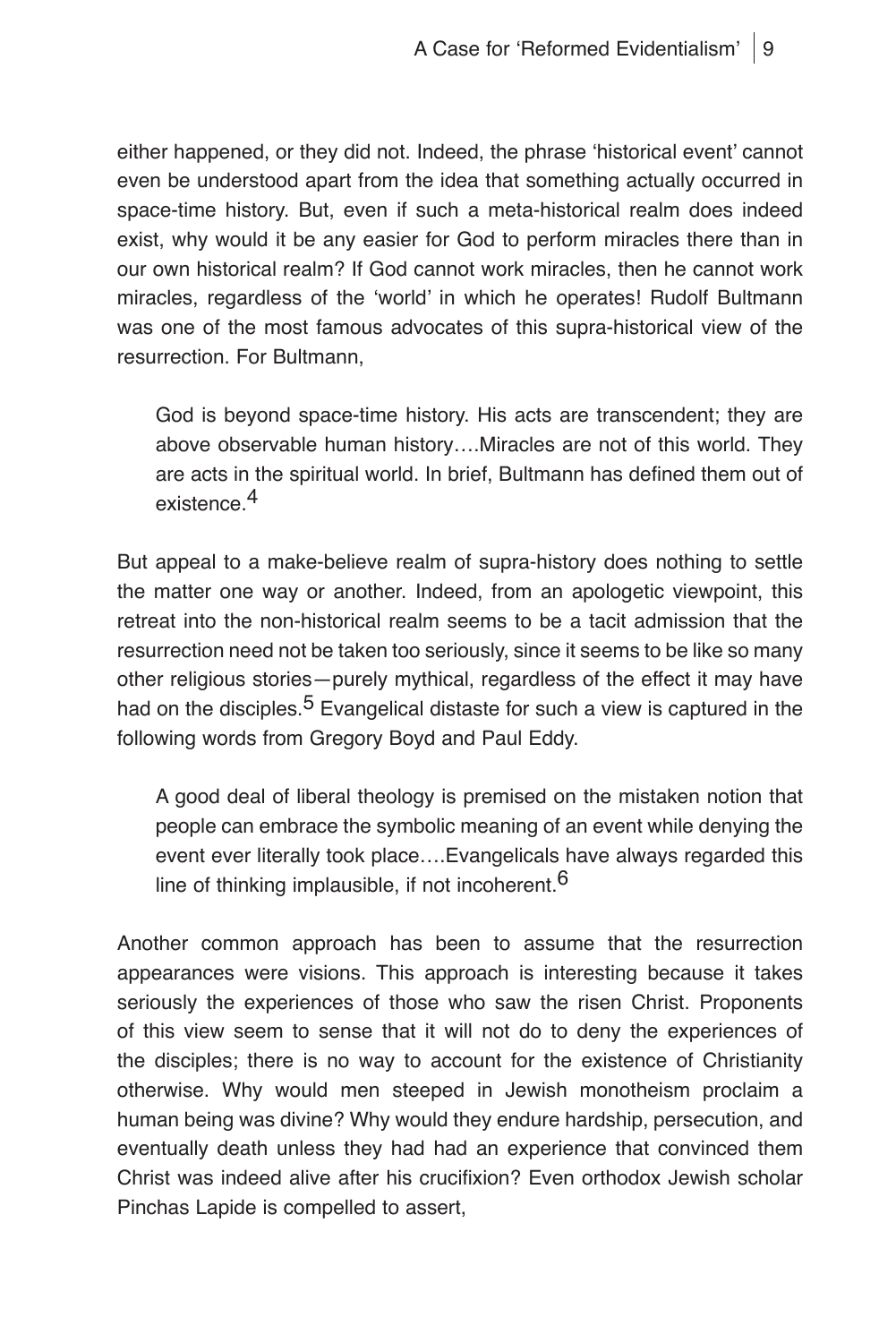No vision or hallucination is sufficient to explain such a revolutionary transformation [in the disciples]. For a sect or school or an order, perhaps a single vision would have been sufficient—but not for a world religion which was able to conquer the Occident thanks to the Easter faith.<sup>7</sup>

There are other problems with the hallucination hypothesis. As I have shown elsewhere, the psychological nature of hallucination, as well as massdelusion, simply does not lend itself as a plausible explanation of the origins of the Easter faith  $8$ 

Fortunately, there have been several major works within the past two decades in which the historicity of the resurrection has been ably defended. A host of evangelical scholars have produced rigorous defenses of the historical reliability of Christ's resurrection. Even the esteemed atheist Antony Flew fared quite poorly when he tried to counter the arguments in favour of the resurrection in a debate with evidentialist Gary Habermas.  $9$  Flew's intellectual ability was not the problem; he simply had no effective response to the numerous pieces of evidence Habermas advanced in favour of the New Testament account of Christ's rising from the dead.

#### Reformed Epistemology

Reformed epistemology (hereafter RE) was born in the wake of post-modernism and the concomitant collapse of Enlightenment foundationalism. Foundationalism is a term used to describe the idea that ʻthough many beliefs are based on other beliefs, some beliefs must be held in a basic or foundational manner in order to avoid an infinite regress of beliefs'. These basic beliefs were viewed as 'self-evident or experientially certain'.<sup>10</sup> Thus defined, foundationalism is almost a synonym for common sense. For instance, if I know it is raining, I will take an umbrella when I leave the house. This is based on the ʻfoundational' knowledge (acquired through objective observation as well as experience) that without the umbrella, I will get wet. However, foundationalism refers to more than this type of indisputable logic. Under the influence of Descartes and the Enlightenment, Foundationalism became the idea that all of our philosophical and theological thinking could be grounded upon some irrefutable premise.<sup>11</sup> It is against this definition of foundationalism that post-modernism has rebelled, so much so that, for Christian thinkers at least, only two options remained— ʻblind acceptance of classical Christian doctrine by appeal to the Bible (or the church) or the skeptical rationalism that seemed to be the final product of the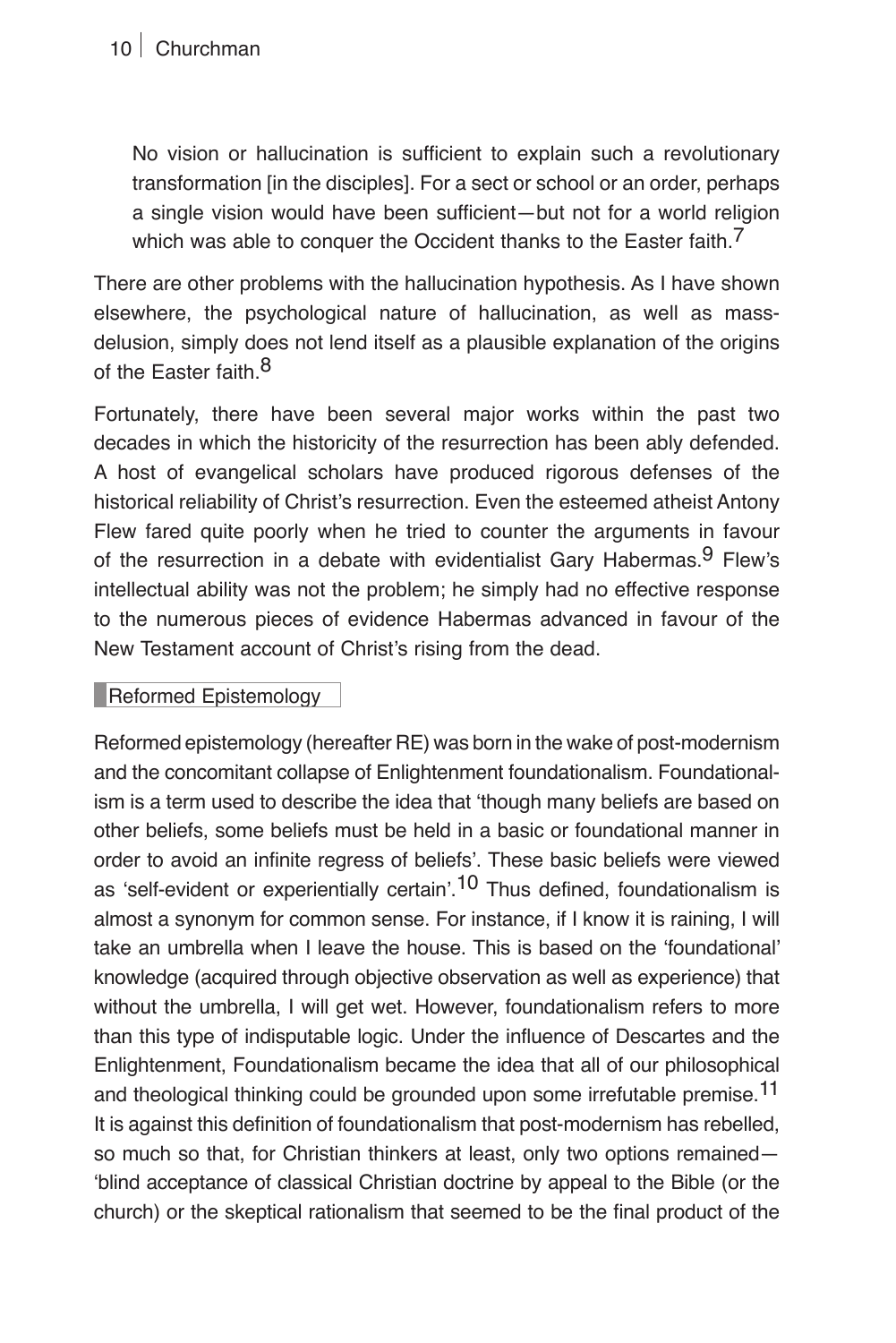## enlightened mind'.12

With the demise of foundationalism, enter the Reformed epistemologists. Those at the vanguard of this movement were interested in establishing Christian faith as a viable option in the modern world, despite the fact that Christians could no longer appeal to the surety of foundationalism. They therefore embarked upon a theological undertaking that they thought would safeguard Christian belief from the ravages of post-modern, antifoundationalism. In the pages that follow, I will point out what I consider to be the strengths of the RE position. Then, I will attempt to reveal some of the weaknesses that are inherent in this apologetic system.

#### Strengths of the Reformed Epistemological Approach to Apologetics

Simply put, the RE position can be summed up as —ʻbelief in God, like belief in other persons, does not require the support of evidence or argument in order for it to be rational'.<sup>13</sup> These are the words of Kelly James Clark, one of RE's foremost advocates. He points out that RE can claim the support of no less than John Calvin, who had little use for evidential arguments, rather arguing that all humans have an innate sense of the divine which is not dependent on any type of alleged evidence.<sup>14</sup> Clark makes the salient point that, if there is a God, it seems strange that he would expect us to master the intricacies of arguments and counter-arguments about his existence which fill learned articles and books. ʻWhy put that sort of barrier between us and God?' he asks.<sup>15</sup> Certainly, the Bible never assumes its readers are required to master complex arguments in order to come to faith. An RE epistemologist is happy to take his stand with St. Paul, who in the first chapter of Romans proclaims that the existence of God is clearly revealed to everyone; only human sin makes anyone deny this fact. In fact, RE thinkers do not believe they have any choice but to take this position. There is no universal standard of human reason, contra the evidentialists, that can establish the validity of any religious truth-claim. But then, how then is religious truth, especially Christian truth, decided?

Concerning the question of whether or not belief in God is warranted without evidence, the premier RE thinker, Alvin Plantinga, has done much to reinforce the traditional Calvinist view that no such evidence is required. For Plantinga, belief in God is ʻproperly basic' so long as certain conditions are met. Those conditions arise within the Christian community itself. That is, the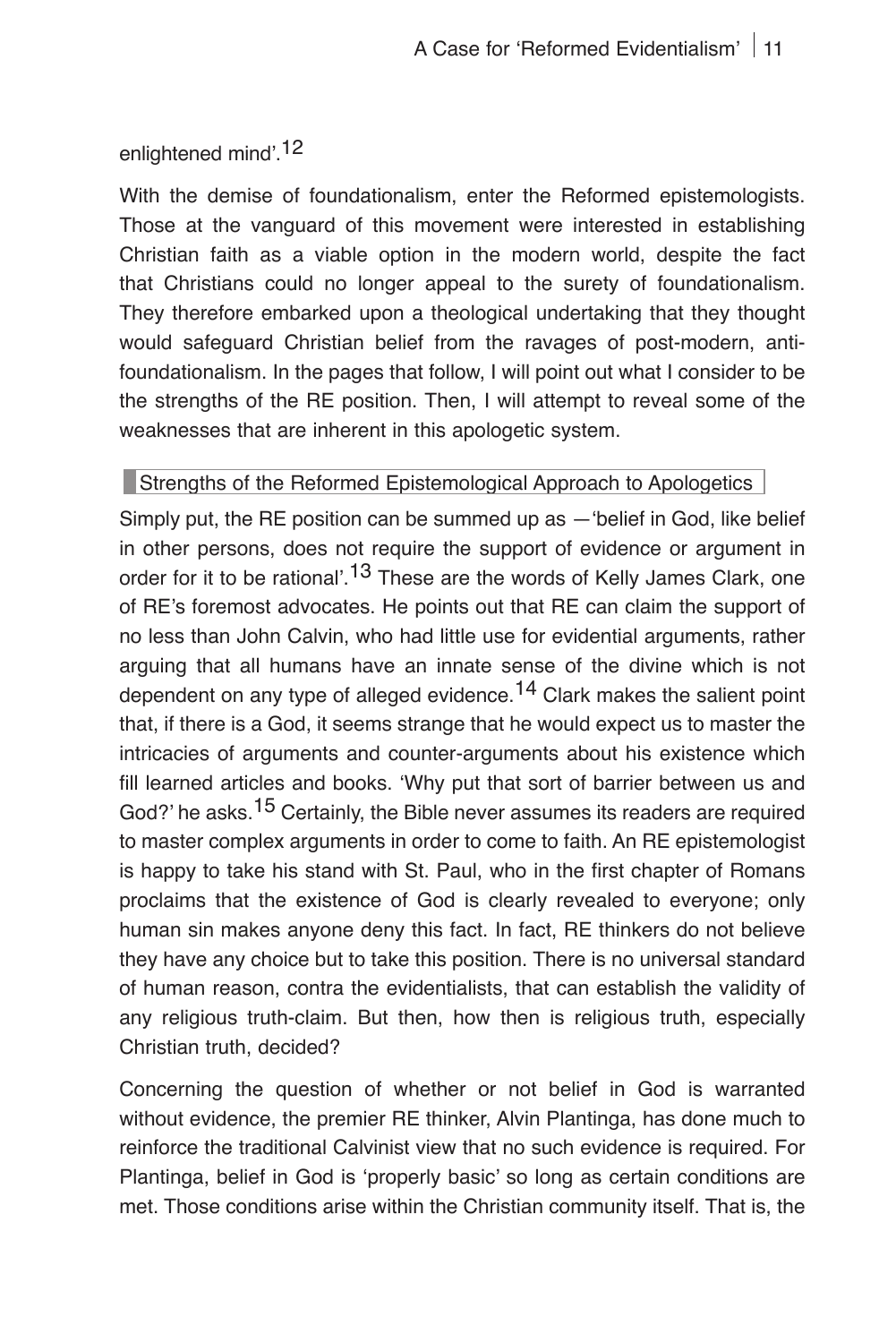#### **12** Churchman

Christian community largely determines the faith of its individual members. For those inside the Christian community, Christian faith is properly basic, and therefore as valid a belief as any other belief.<sup>16</sup> For Plantinga, the Christian community shares certain beliefs about God. These beliefs gave shape to that community, and provide the basis of its world-view. These beliefs are shaped by Scripture, but also by the experiences that Christians within the community share, such as ʻguilt, gratitude, danger, a sense of God's presence. [and] a sense that he speaks'.<sup>17</sup> The Christian may not be able to convince everyone that his beliefs are true, but this does not render his faith invalid, according to Plantinga. One scholar sums up Plantinga's position as follows;

For example, I might know that I am hungry, even if I can't convince you through an argument. In the same way, the believer might know that God exists in some immediate or non-inferential way, but not be able to convince others of her knowledge.<sup>18</sup>

Again, note the reliance here upon Paul's argument in Romans, as well as Calvin's teaching that we possess an innate sense of the divine. Plantinga's point is that, for a Christian, the Christian worldview ʻmakes sense' and seems to be a valid approach to life, even if one cannot ʻprove' that his or her faith is true beyond a doubt. Still, the Christian's belief can be termed properly basic, because it does not rest upon any ʻfoundational' belief. For Plantinga, belief in God is its own foundation, if you will.<sup>19</sup>

There is much to recommend this view of Christian faith, at least from an evangelical viewpoint. First, and most obvious, it takes the internal witness of the Holy Spirit seriously. Jesus assured his disciples that the Spirit would ʻguide them into all truth' (John 16:5-16). Evangelicals (especially those of charismatic and Pentecostal persuasion), take seriously the reality of the Holy Spirit in the believer's life. Thus RE, with its emphasis upon the Spirit-inspired, inner-assurance of the believer, surely will find favour with many evangelicals. On this point, RE has two thousand years of Christian orthodoxy on its side.

But there is much more to RE that the evangelical will find appealing. For too long, Christians have been on the defensive, as the largely secular intellectual world expected Christians to prove beyond a doubt that their faith was true, or at least logically sound. The logical positivists of the last century,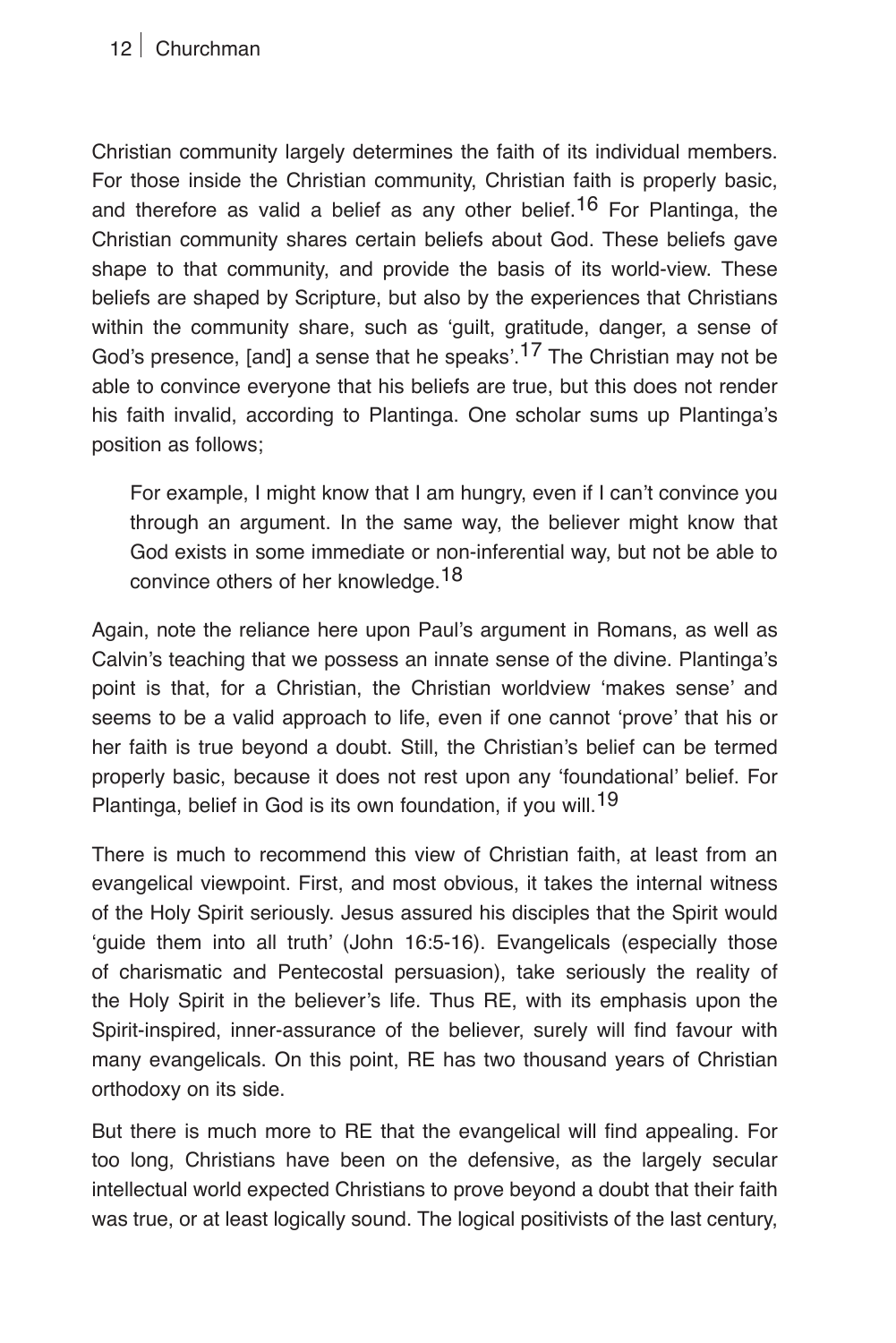adopting a secular, atheistic framework, tried to force Christians into a logical quandary. Their attempt was to render Christianity logically unverifiable. However, the logical positivists were vulnerable to the very same objections they levelled against Christianity—inconsistency;

positivists held that for a proposition to be meaningful it must either be analytic or at least in principle empirically verifiable. The critics of positivism simply asked: Is the positivist criterion itself either analytic or empirically verifiable? Obviously, it is neither, so it should be rejected on its own grounds.<sup>20</sup>

For Plantinga, the word games of the positivists, as well as the complexities of evidentialist arguments and rebuttals, is not necessary. Why is it Christians who must always defend their view of the world, Plantinga asks? Why do non-theists automatically assume that their position is any more sound than the Christian one? Plantinga writes:

The Christian will of course suppose that belief in God is entirely proper and rational; if he does not accept this belief on the basis of other propositions, he will conclude that it is basic for him and quite properly so. Followers of Bertrand Russell and Madelyn Murray O'Hare may disagree; but how is that relevant? Must my criteria, or those of the Christian community, conform to their examples? Surely not. The Christian community is responsible to its set of examples, not to theirs.21

Plantinga's point is well-taken. Why do atheists so often assume that their position is preferable? Can they produce evidence that Christianity is untrue? If, as it is so often maintained, the burden of proof is upon the accuser, let those who deny theism, or Christianity in particular, offer definitive arguments against Christianity, and in favour of atheism. Since the atheist has never done such a thing (at least not to the satisfaction of the millions of believers in the world!), Plantinga's point is a sound one: Christian belief can be just as properly basic as can the tenets of atheism.<sup>22</sup> Both seem properly basic to their adherents, and both seem to make sense of the world for their respective followers.

Another realm in which Plantinga's approach will be appreciated is that of biblical studies. Evangelicals have often been suspicious of the historical–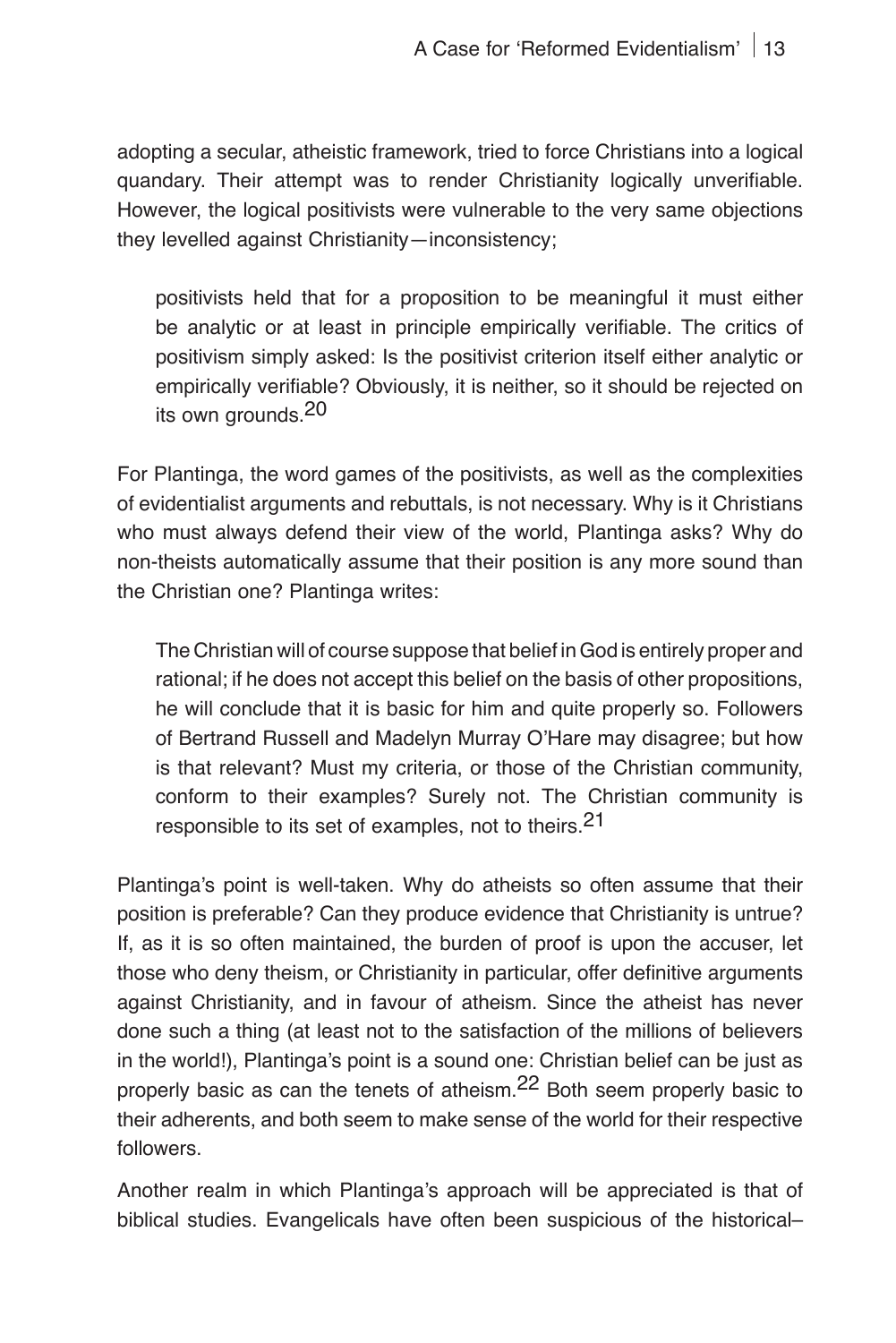## **14** Churchman

critical method, but not because they think this approach has no merit. Indeed, the spectrum of those calling themselves evangelical is so broad as to include ultra-conservatives who have serious doubts about biblical criticism,23 to far more moderate evangelicals who embrace much of the findings of modern biblical scholarship. However, one thing that most evangelicals definitely disdain about this approach to Scripture is that it tends to reduce Scripture to a merely man-made document. The historical–critical approach has often been marked by a deep skepticism toward the miraculous elements in Scripture. Many biblical scholars conduct their work as if the miraculous element is assumed, *a priori*, to be fictitious, a pious addition to the otherwise mundane texts they analyze. Edward John Carnell summed up the matter well when he wrote, ʻ[i]t does not occur to the higher critic that he has started off with his philosophy of life in a way that makes the consistency of redemptively conceived Christianity impossible'.24

The Jesus Seminar, often castigated by both conservatives and liberals for their extreme views concerning the historical reliability of the gospels, represents an example of the anti-supernatural bias in scholarship taken to the extreme. Because the members of the Seminar are so deeply influenced by a modernist, anti-miraculous worldview, their scholarship cannot but be seen as biased. For them

any record of supernatural events in the Gospels must be rejected as inauthentic. Recorded supernatural events are either mythic fictions created by the early church, or else they can now be accounted for by naturalistic explanations.25

Admittedly, the members of the Jesus Seminar are not part of the mainstream of New Testament scholarship, but the biases that they bring to the table are inherent in many non-evangelical scholars. Indeed, even so illustrious a New Testament scholar as Rudolf Bultmann was guilty of the same sort of *a priori* anti-supernatural bias as is the Jesus Seminar.<sup>26</sup> Evangelicals, on the other hand, tend to give Scripture the ʻbenefit of the doubt'

If we have sufficient reasons for believing in God (*e. g.,* from scientific or philosophical evidence and argument), then we must bring to our study of [biblical] history a prior rationally justified acceptance of theism. In other words, we cannot exclude the possibility of miracles before we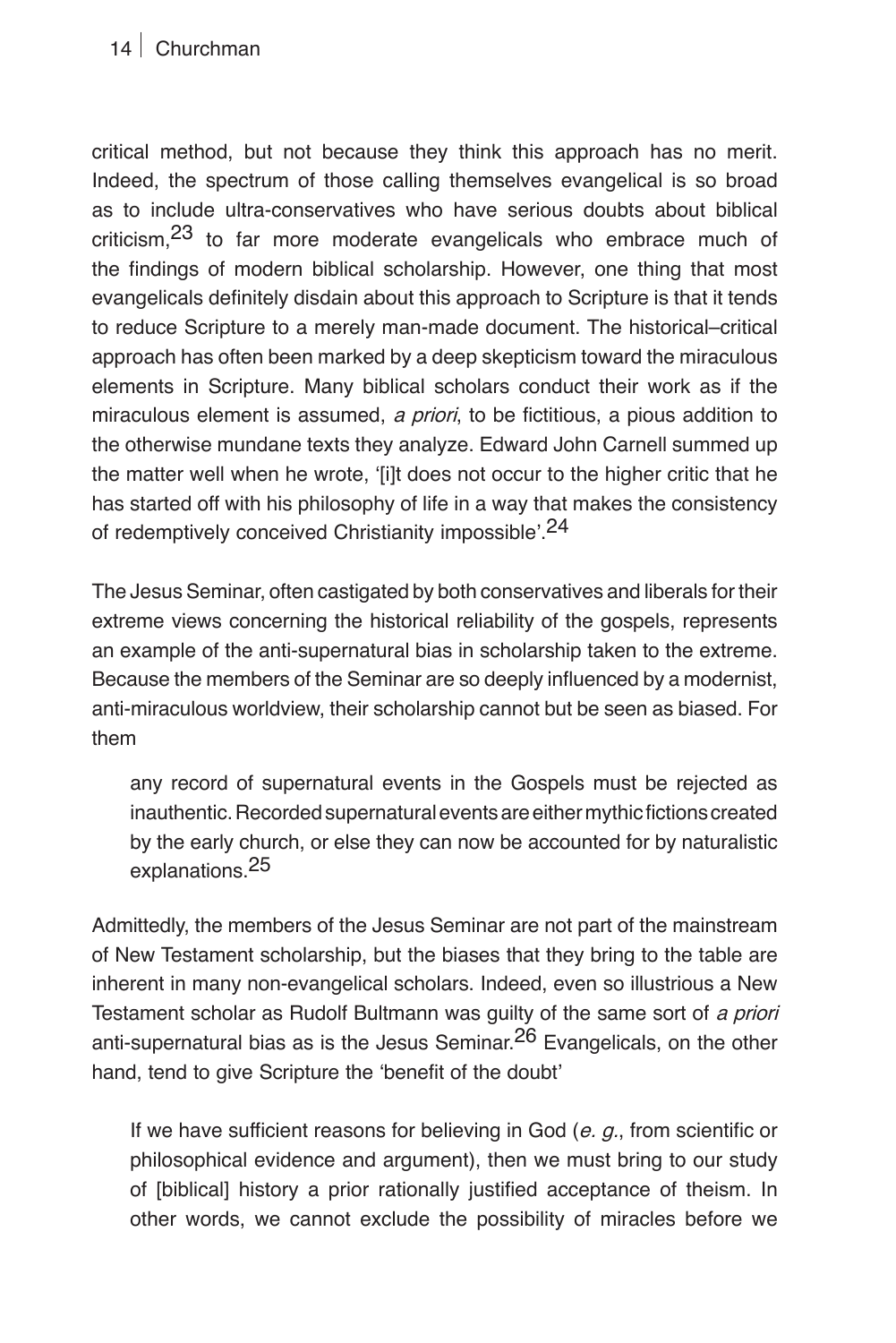even investigate historical evidence; rather, the evidence itself must ultimately win the day.<sup>27</sup>

It is often those who deny the miraculous element in Scripture who portray themselves as ʻobjective' scholars, while viewing the evangelical position as somehow less than intellectually honest.<sup>28</sup> Plantinga, in keeping with his insistence that the Christian worldview (and the miraculous happenings it champions) is intellectually warranted and properly basic, rejects the idea that the premises of critical scholars are the only acceptable ones. (He does not, of course, reject all of the findings of biblical criticism). In fact, he views higher critical methods of Bible study as so biased by an anti-supernatural world view that he sees little reason to take the ʻfindings' of the critics too seriously. When higher criticism first began to gain prominence, we were often told that it produced ʻassured results'. This simply is not the case, Plantinga maintains. For one thing, the critics are often at odds with each other regarding the findings of their own science. Plantinga remarks that

[w]e don't have anything like assured results (or even reasonably wellattested results) that conflict with traditional Christian belief in such a way that belief of that sort can continue to be accepted only at considerable cost; nothing at all like this has happened.<sup>29</sup>

Plantinga is not denying that modern criticism has been helpful in determining matters like the authorship and dates of the various books. Rather he is claiming that higher criticism has not given evangelical Christians any compelling proof that the central tenets of the faith, like the existence of God, or the resurrection of Jesus, are mythical. A telling example of the overconfidence of biblical critics is that of Rudolf Bultmann. Bultmann, of course, is famous for his attempt to demythologize the Bible. This was necessary, he believed, because modern people simply cannot believe the miraculous worldview that the Bible presents. Of course, he gives no reasons why we who live in the modern era cannot believe in both technological progress and the miraculous as found in the pages of the New Testament. He simply assumes that the two worldviews are incompatible, and then proceeds to build his entire theological outlook on that unproven assumption.<sup>30</sup> That Bultmann's position lacked the certitude he thought it did is proven by the fact that most of his students eventually went in the opposite direction and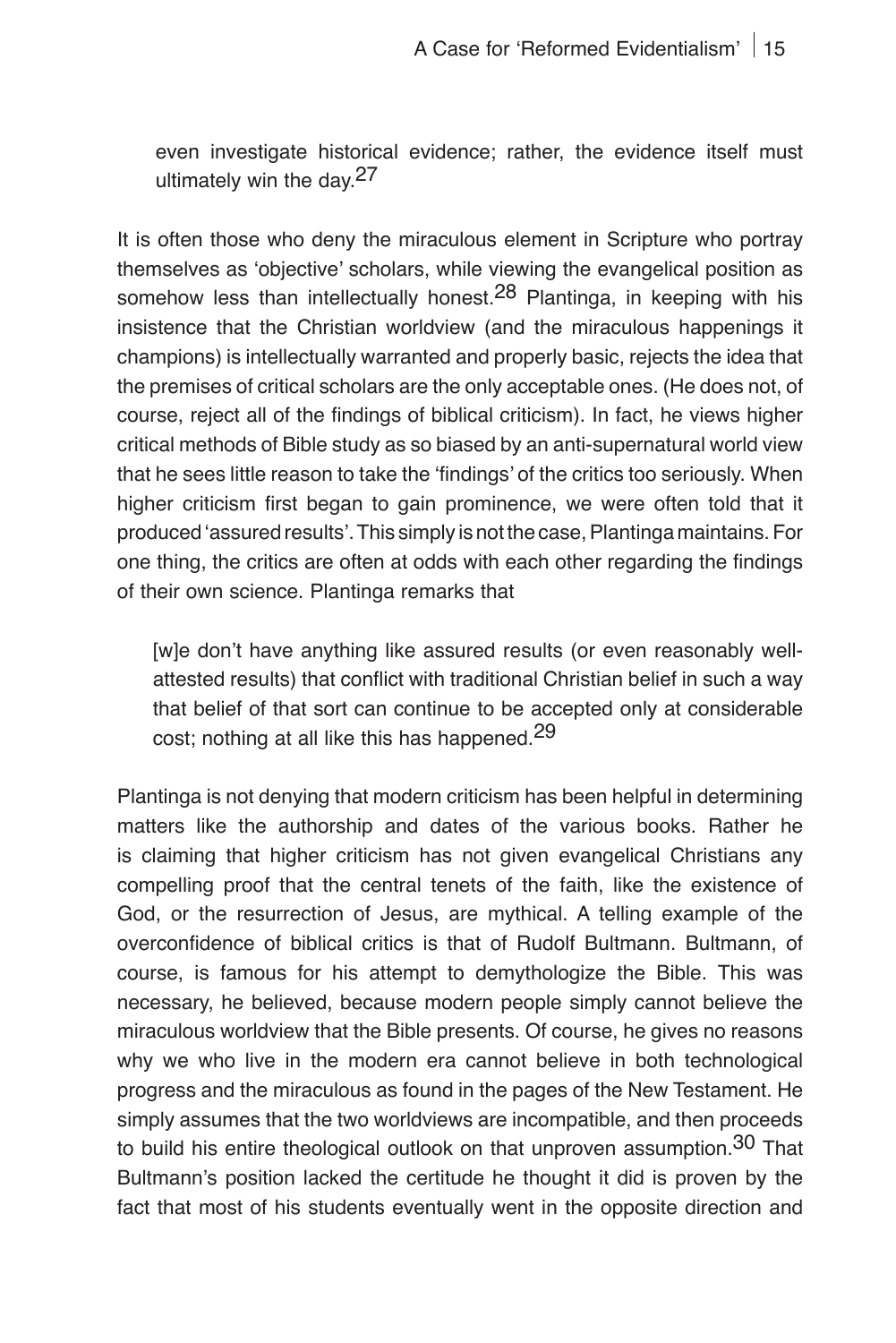asserted the New Testament is far more historically reliable than their teacher thought it was.

#### Part II: Problems with Reformed Epistemology

Although there is much for the evangelical to appreciate in Plantinga's system, there are several serious problems with it in terms of its apologetic usefulness. All of these problems contribute to his system's inability to answer the question: how does one adjudicate between the truth-claims of different religions? Evangelicals are characterized by their insistence on the uniqueness of the Christian faith, and their adherence to the teaching that salvation is possible only through Christ. Therefore, the defence of the Christian faith as the only path to God has always been of great importance to evangelicals. This is not to say that evangelicals see no value in other religions. Many evangelicals are willing to grant that God had revealed at least some truth in all of the great religions. $31$  However, the fullness of God's truth, his saving truth, is to be found in Christianity alone. Therefore, any apologetic system that cannot adequately distinguish the plenary truth of Christianity from the partial truth of other world religions raises great difficulties for the evangelical. The purpose of any Christian apologetic system should be to defend the veracity of the Christian faith, and give reasons why it, and not some other faith, is the truest worldview. It is here that Plantinga's system encounters serious difficulties.

The first problem with Plantinga's system is the manner in which he tries to prove God's existence. He compares the existence of God to things that simply are not at all analogous to God. For example, Plantinga uses the following hypothetical example. He is taken in by the police for suspicion of a crime. However, at the time the alleged crime took place, he was far away, hiking in the hills. But, no one saw him on the hiking trail, so he states—

I hold a belief for which I can't give an argument and which I know is disputed by others. Am I therefore guilty of epistemological egoism? Surely not. Why not? Because I remember where I was, and that puts me within my rights in believing that I was off hiking, even if others disagree with me.<sup>32</sup>

Plantinga's point here is that he is justified in maintaining his innocence because he knows, based on his memory, where he was when the crime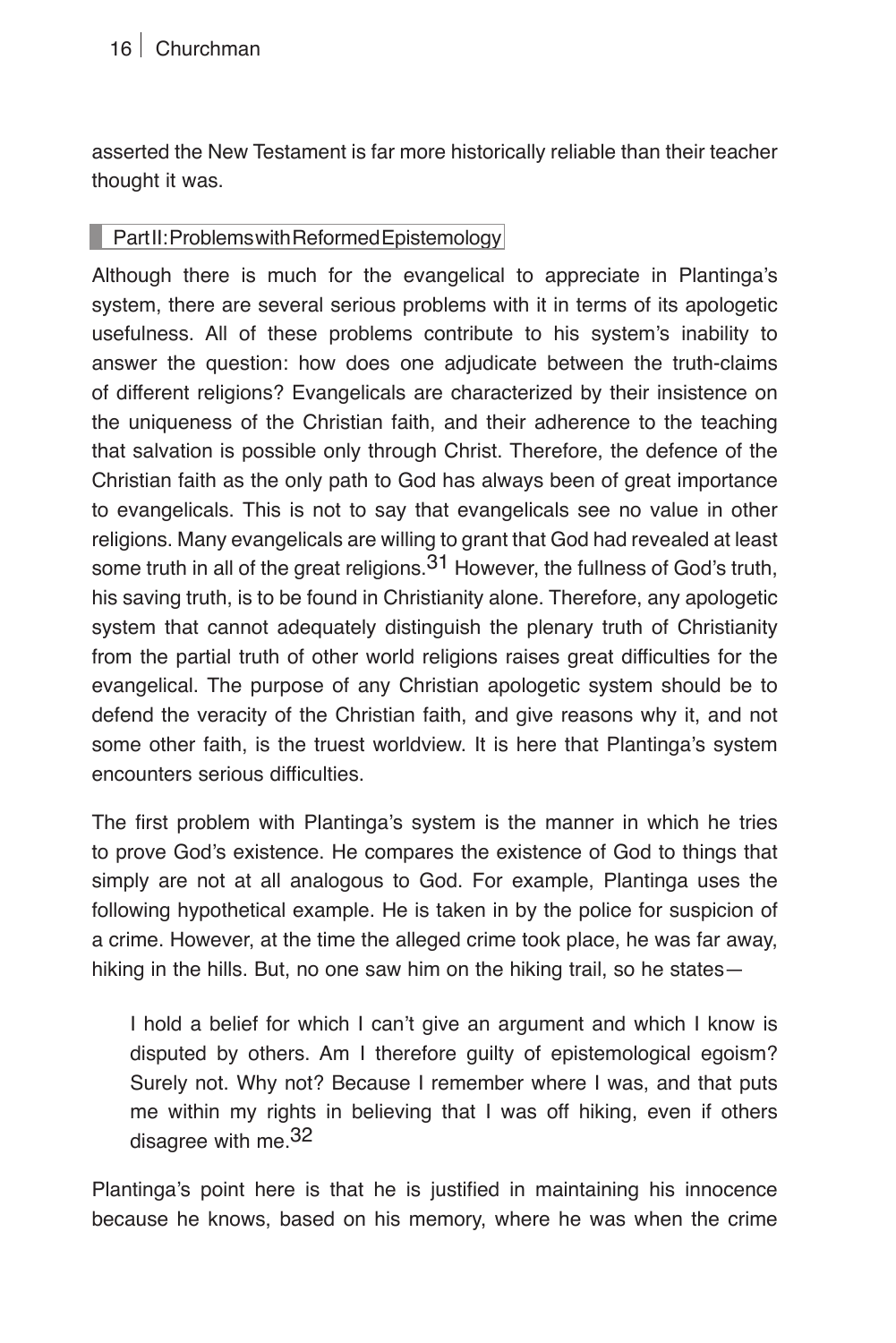happened. He has epistemological certitude about this, just as Christians have about the existence of God. But the analogy does not work because, assuming his memory is functioning properly, he really was hiking in the hills. Had anyone else been there, they would have seen him. Had a camera been rolling at the time, it would have filmed him strolling along. If he goes back to the trail he hiked, his boot-prints will be there. If he was careless, perhaps he lost a few personal items (like a wallet with his identification in it) on the trail. A hermit who lives in the hills may come down to the police station to verify Plantinga's story. The point is, there are many ways Plantinga's story could be confirmed, based on evidence (eyewitnesses, boot-prints, etc.). But what evidence does RE offer for the similar belief that the Christian has in God? There is no evidence, only the believer's inner-confidence that this God exists.

RE thinker Kelly James Clark, following Plantinga, also rejects the idea that all of our beliefs must be based on evidence. As examples, he cites the following: that he believes there is a country called Paraguay, even though he has never been there; that he believes  $e=MC^2$ , even though he cannot understand or prove it; and that he believes he ate breakfast this morning, although all he can offer as proof is his memory of the event.  $33$  As with the example cited by Plantinga, none of these examples is analogous to faith in God, because they all can be proven. Clark may never have visited Paraguay, but he can talk to those who have. He can view photographs of the country. And, he can book a flight to Paraguay any time he wishes. As for  $e=MC^2$ , he may not be able to understand it or prove it himself, but there are plenty of persons in the world who do understand it, can prove it, and can offer evidence as to how the equation functions in the natural world. As for Clark's breakfast, the experience does not rest solely on his memory. Someone could have seen him eating his breakfast. Or, he could root through his trash to find evidence (a banana peel, for instance) verifying what he ate. All of these things can be confirmed by an appeal to objective evidence. These things are objectively true in and of themselves. But how is belief in God anything like these examples? What outside evidence can be marshalled in defence of the belief? Within RE, precisely none, because the RE theologian does not think any is valid, required, or even exists!

This failure to understand the importance of external, objective evidence to the enterprise of Christian apologetic thinking constitutes the great flaw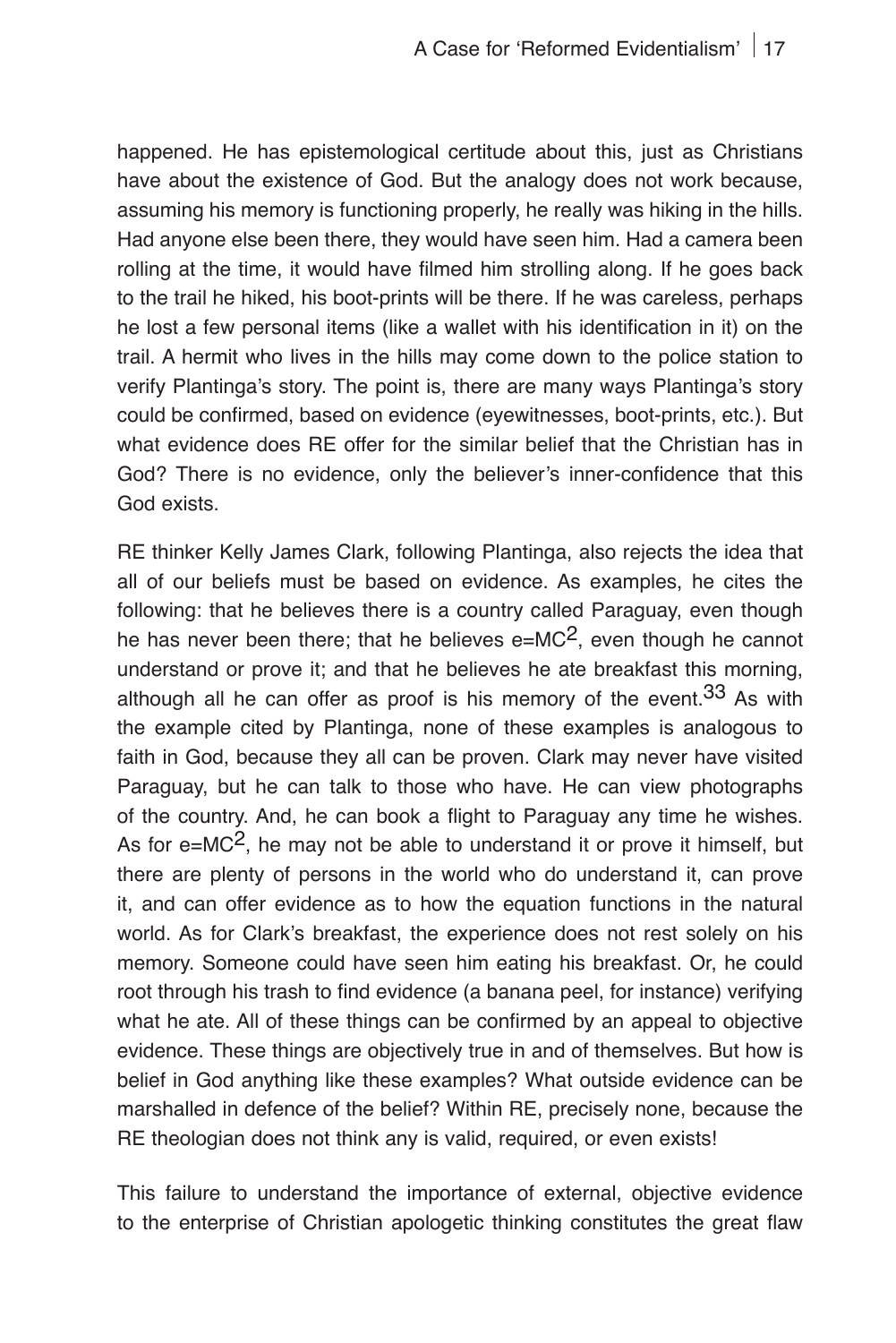### **18** Churchman

in RE thinking. RE apologists want to ground belief in the Christian faith on purely subjective grounds, without any appeal to evidence outside the believer's own consciousness. However, once this approach is adopted, how is it possible to adjudicate between the truth claims of Christianity and, say, Islam, or Buddhism? The RE apologist may say that Christian faith does not need evidence, based on what St. Paul says in Romans, but he or she would only be partially correct. Paul does indeed teach in Romans that the creation itself proves God's existence; no further argument is needed. But any Jew or Muslim would agree with what Paul says in the first chapter of Romans. However, Paul never says that the creation proves anything specifically Christian. Neither Paul nor any other New Testament writer ever says that the doctrines of Christianity (like the triune nature of the Christian God, or humanity's innate depravity) are apparent to everyone. That is why, when it comes to the most important Christian doctrine of all, the resurrection of Christ, Paul argues for its validity in an evidential manner, as discussed early in this paper.

 Paul's argument may prove that there is a ʻGod' who created the universe. And the more we learn about the breathtaking complexity of the universe, the more sound his argument seems. But why is this God necessarily the Christian God? Could it not be the God of Islam? And as for Plantinga's claim that the veracity of Christianity is confirmed by the witness of the Christian community, the same can be said for virtually any other religious community, too. Why is Plantinga willing to allow that the Christian community's belief is warranted and properly basic, but not allow the same to be said for the Muslim faith community, the Hindu faith community, etc.? Once the appeal to objective evidence in favour of a religious truth-claim is dismissed, then all religious truth claims are pretty much equal. $34$  They are all subjective, all based on personal beliefs or inner-experiences, and all subject to rightful skepticism on the part of the unbeliever.

Plantinga has tried to deal with this objection to his system, but I do not believe that he has done so successfully. At one point, he responds to what a detractor of his RE might call the Great Pumpkin objection. That is, if RE requires no external evidence, does this not mean that any religion, no mater how bizarre it seems, can be held with complete conviction? Recall the mighty faith that Linus from the Charlie Brown comic strip had in the Great Pumpkin. The critic asks Plantinga, is not Linus justified in his belief, silly as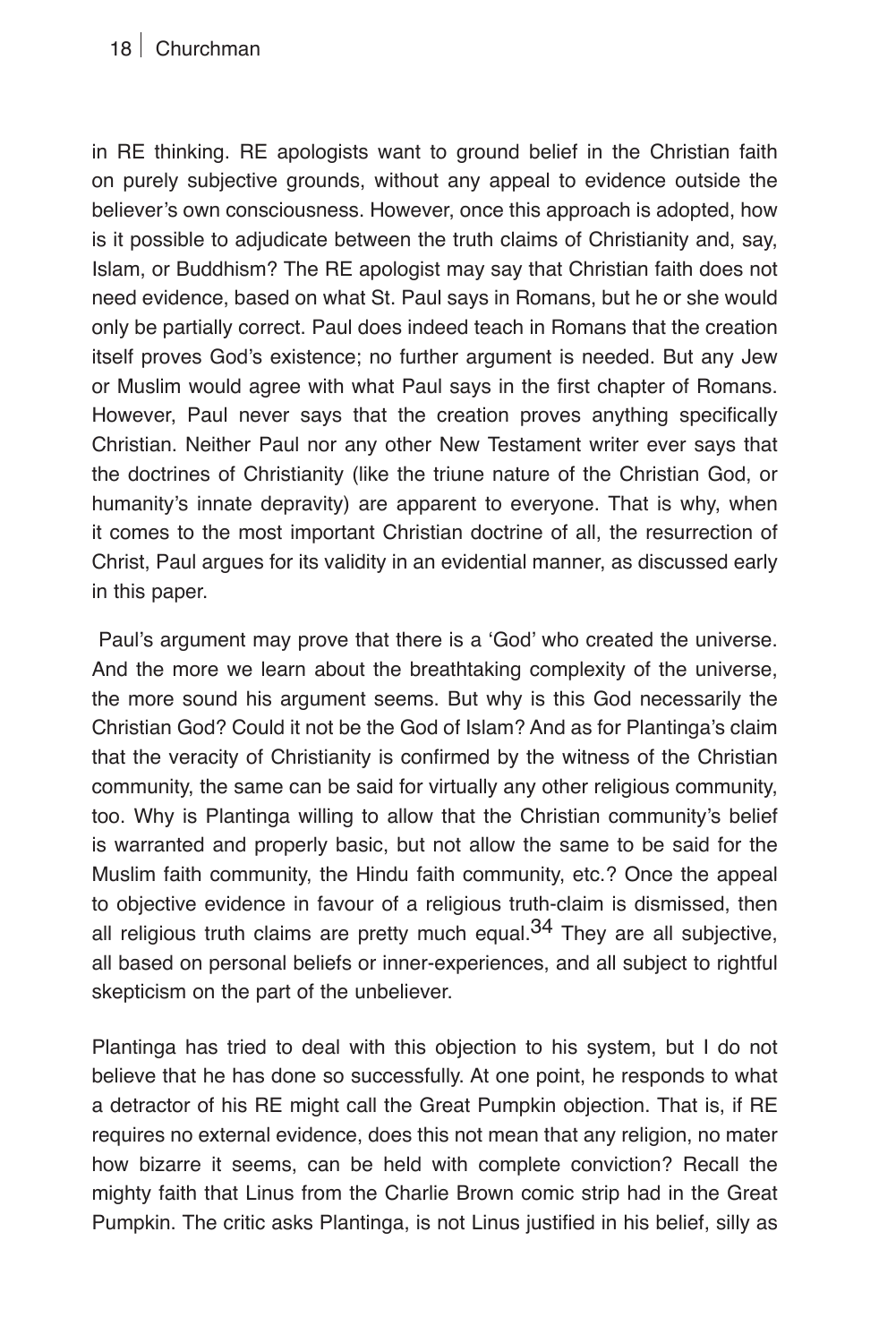it may be? No, says Plantinga. But why? Because it is an irrational belief, and therefore does not qualify as properly basic. After reading Plantinga several times on this point, I think he is saying that belief in Great Pumpkinism is not warranted because it does not have the support of a large, historically entrenched community, as does Christianity. In other words,

the Reformed epistemologist holds…that there are widely realized circumstances in which belief in God is properly basic; but why should that be thought to commit him to the idea that just about any belief is properly basic in any circumstances, or even to the vastly weaker claim that for any belief there are circumstances in which it is properly basic?<sup>35</sup>

Granted, there does seem to be a much stronger case that the tenets of RE work better when there is a large, well-established religious community, like Christianity, than when there is a quirky religion like Pumpkinism that has only one adherent (Linus!). But, Plantinga still has not proven that Great Pumpkinism is false,  $36$  so I don't think it can be ruled out completely, silly though it may seem. But what if the critique of RE is applied to another unorthodox religion, namely, voodoo? Voodoo has far more adherents than Great Pumpkinism; it has been practiced for hundreds of years; and those who believe in it would certainly tell you that voodoo gives structure and meaning to their lives. The world makes perfect sense to them when filtered through the faith of voodooism. Hence, for voodoo practitioners, this faith is properly basic.37

Plantinga rejects the charge that voodoo should be construed as a properly basic belief, but the reasons why he rejects it are not quite clear, at least not to me. From what I can gather, Plantinga is saying that voodoo practitioners may think their belief system has warrant, but they could be mistaken, perhaps because their religion is based on a misunderstanding of nature, or because they learned voodoo from their parents, and their parents were simply mistaken about the truth of voodoo. Hence, Plantinga can write,

It could certainly happen, therefore, that the views of the Reformed epistemologist are legitimate in the sense of being warranted, and those of the voodoo epistemologist, who arrives at his views in structurally the same way as the Reformed epistemologist, are not. That could be if, for example, the central claims of the Christian faith are true and voodoo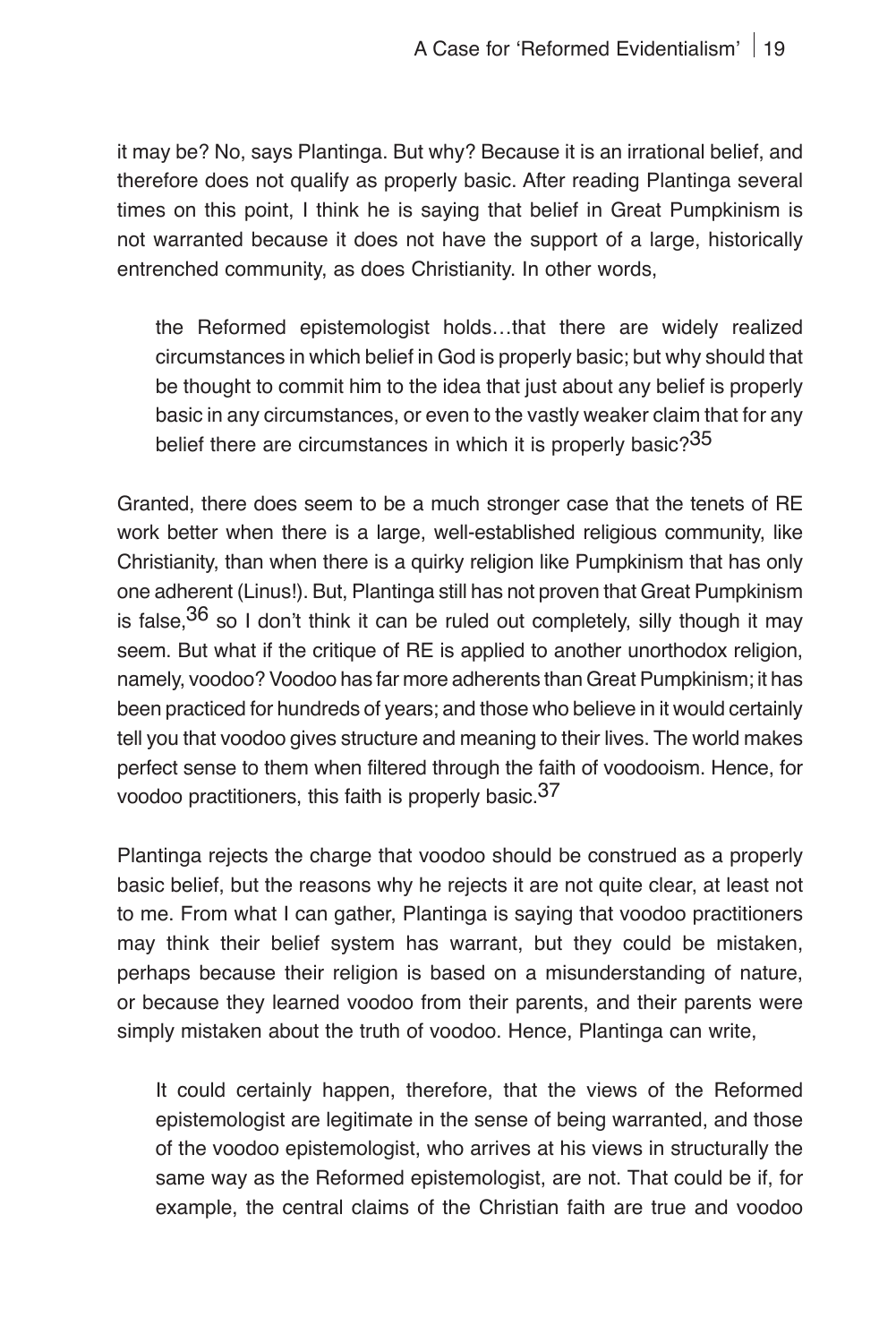belief is false. It is therefore not the case that if the claim that belief in God and in the great things of the gospel is properly basic with respect to warrant is itself warranted, then by the same token the claim that voodoo belief is properly basic with respect to warrant is itself warranted.<sup>38</sup>

The above statement is true as far as it goes. Christianity may be ontologically true, hence warranted, while voodoo may be ontologically false, therefore not warranted. But how is one to know? Plantinga's system allows for no evidence, pro or con, regarding either faith. How does one know that the beliefs of the voodoo adherents should be rejected, while the beliefs of Christians should be accepted? Without some type of appeal to evidence, there simply is no way to prove which religion is warranted and which one is not. To the non-Christian, the central tenets of Christianity seems just as bizarre as do the beliefs of the voodoo priest to Plantinga. Thus, when Plantinga talks about the need to reject a community that espouses 'clearly crazy' beliefs, <sup>39</sup> he does not seem to realize that his Christian beliefs seem just as crazy to many a non-Christian. Consider the words of Jewish scholar Samuel Sandmel, describing the reaction that many Jews have upon reading the gospel for the first time: for

a Jew, reading as sympathetically as he is able, the Gospels create a bewilderment, not an appreciation. I can report that many a Jew, prior to reading the Gospels, has an estimate of them which the actual reading reduces.40

Suffice to say, the beliefs of Christians can look just as odd to Jews as the practice of Voodoo practitioners do to Christians.

Plantinga spends a fair amount of time refuting a probably false faith (Pumpkinism), and a non-mainstream religion (voodoo). Both of these religions are so unlikely to be veridical that the RE apologist (and some evidentialists) will probably tend to give Plantinga's argument against them a bit more weight than it deserves (even though he has not offered one shred of evidence as to why Pumpkinism or voodoo are not true). But, what does the RE theologian do with a major world religion, like Islam, or Hinduism? Here are two faiths that have hundreds of millions of followers. They have both existed for centuries; they have both significantly shaped the cultures in which they have been practiced. And, if you were to ask Muslims why they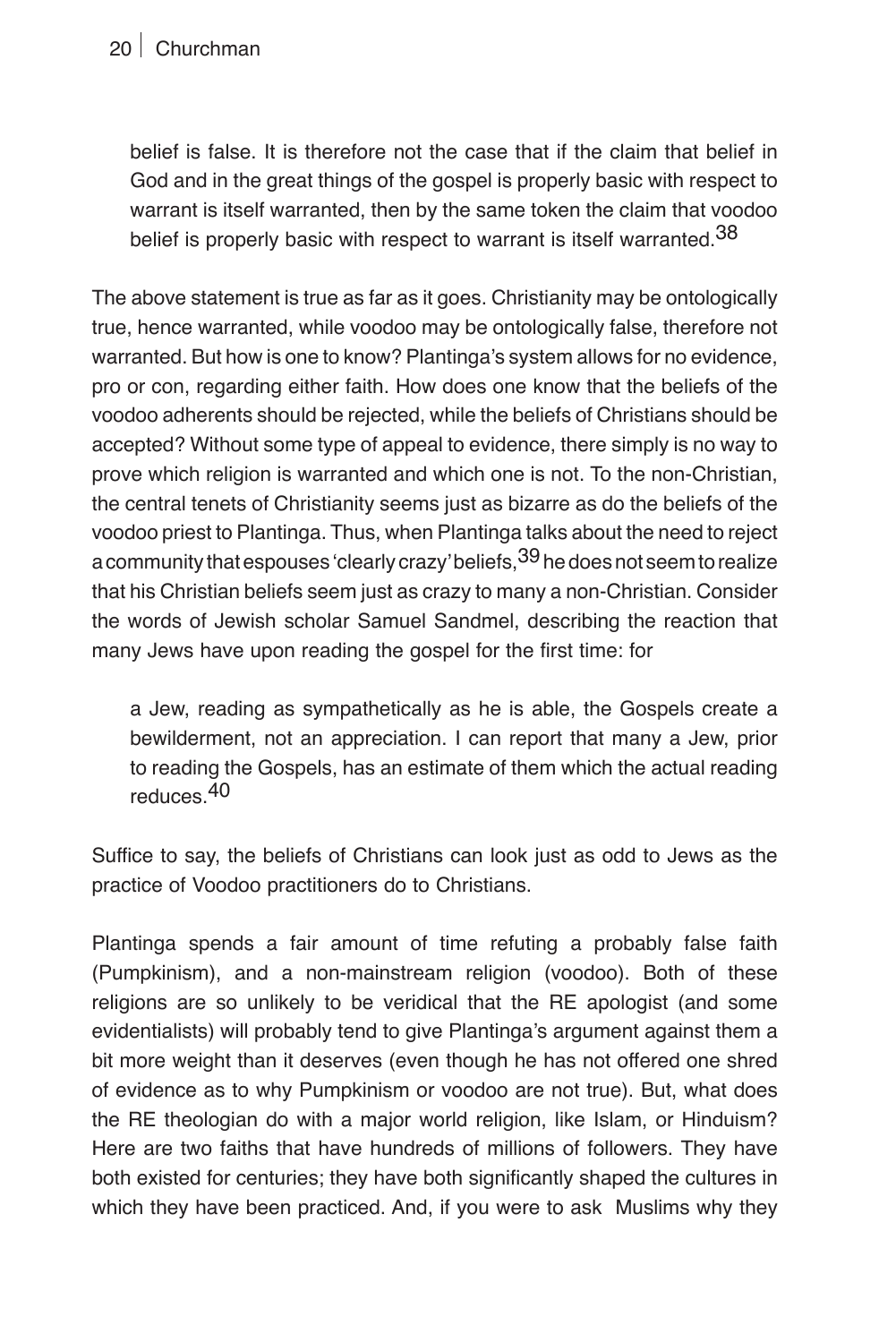believe the way they do, their answer would probably sound pretty much the same as the RE believer's reasons for accepting Christianity. If one lives in, say, Saudi Arabia, believing in Islam, and belonging to a Muslim community, it is as natural and as evidently ʻtrue' to the Muslim as the faith of a an RE Christian raised in a devout Christian environment. And, what of Judaism? Here is a faith that not only is older than Christianity, but which actually gave birth to Christianity. If I were a Jew, why would I even consider the truth of Christianity, especially when I have strong reasons, based on historical evidence, to believe that Judaism is 'the truth'? $41$  If RE offers no reason for someone to convert to Christianity, it can hardly be called an effective Christian apologetic.

#### **The Evidentialist Corrective**

Clearly, RE fails as an apologetic system, since it offers no reasons why a non-Christian should ever consider embracing Christianity. It is precisely at this point that evidentialist apologetics is at its strongest. The world is a welter of competing religious claims, and evidentialism seeks to show that Christianity is demonstrably true. This approach has its critics, of course. Both Kierkegaard and Karl Barth had little use for attempts to ʻprove' the Christian faith:

Barth agrees with Kierkegaard that reason cannot defend the Christian faith. Either Jesus was or was not what he claimed to be--the unique Son of God….The man who would prove it implies, implicitly or explicitly, that he has some criterion higher than revelation, he does not need revelation.42

This was basically the same line taken by Cornelius Van Til, who thought it was wrong to submit divine revelation to the ʻhigher' criterion of human reason. A common thread that runs through the thought of men who oppose the evidentialist approach is the belief that one cannot be reasoned into Christianity; conversion is purely the work of God acting upon the unbeliever. Of course, no evidentialist would argue that God himself is not the primary agent in the conversion process. Yet the fact remains that evidentialist arguments do aid greatly in that process. This is obvious from looking at Scripture, where Thomas believes in Christ as Lord only after he examines the crucifixion wounds. Paul was converted on the road to Damascus by an actual encounter with the risen Jesus; there was nothing fideistic about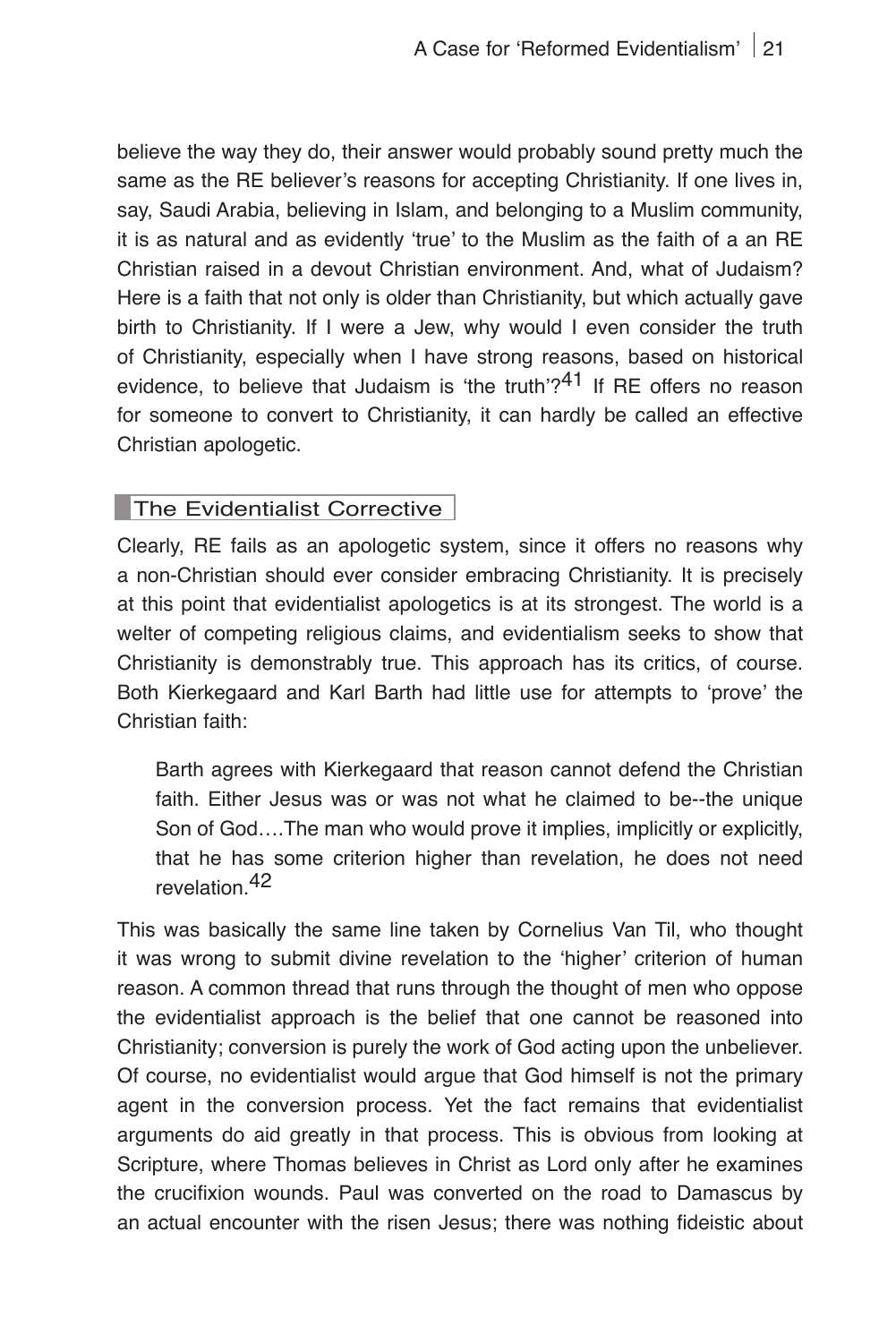#### Paul's faith.

In a similar vein, if evidence cannot help produce conversion in the human heart, then why bother preaching the gospel at all? Gospel preaching is, after all, a type of apologetic. Why not assume a sort of hyper-Calvinist position and abandon preaching, evangelism, and missions altogether, secure in the knowledge that the Holy Spirit will convict and convert those whom he has chosen? As far as I know, RE does not advocate this position. Why? For one reason, preaching the gospel, like offering evidences for its validity, is commanded by St. Paul himself—ʻhow can they believe in the one of whom they have not heard? And how can they hear without someone preaching to them?' (Rom. 10:14). Paul makes this statement because preaching is efficacious for conversion—but so is apologetics. For proof, we can point to the example of many of the great twentieth century apologists themselves. C.S. Lewis was brought to faith, albeit ʻkicking and screaming', because he found the evidence for Christianity so compelling.<sup>43</sup> The same type of event occurred in the life of popular apologist Josh McDowell.<sup>44</sup> These are only two examples, but then again, they are famous examples. Surely large numbers of everyday men and women have come to faith in Christ in precisely the same way.

I do not have space in this essay to go into all the various ways evidentialists have used to advance the Christian faith. However, one of the most common techniques is to employ a ʻdefensive' evidentialist approach regarding the death and resurrection of Jesus. Such a defence would basically proceed as follows.

One, the tomb of Christ was empty. Had he not risen, hostile Roman and Jewish authorities could have easily produced the body, thus squelching any talk of a risen Messiah. Such talk would have been blasphemy to the Jewish religious leaders, and potentially seditious as far as the Romans were concerned. The idea that the disciples stole and hid the body, then later claimed that Christ was resurrected, is ludicrous. The disciples suffered greatly for the gospel that they preached. They certainly gained no worldly benefits from preaching their message. Ultimately, tradition tells us, most of them died as martyrs. It is highly unlikely that twelve men would suffer and die for a religion they know to be based on a lie.

Two, the resurrection must have actually occurred, for it is these appearances which obviously turned a rag-tag group of Jewish peasants into the mighty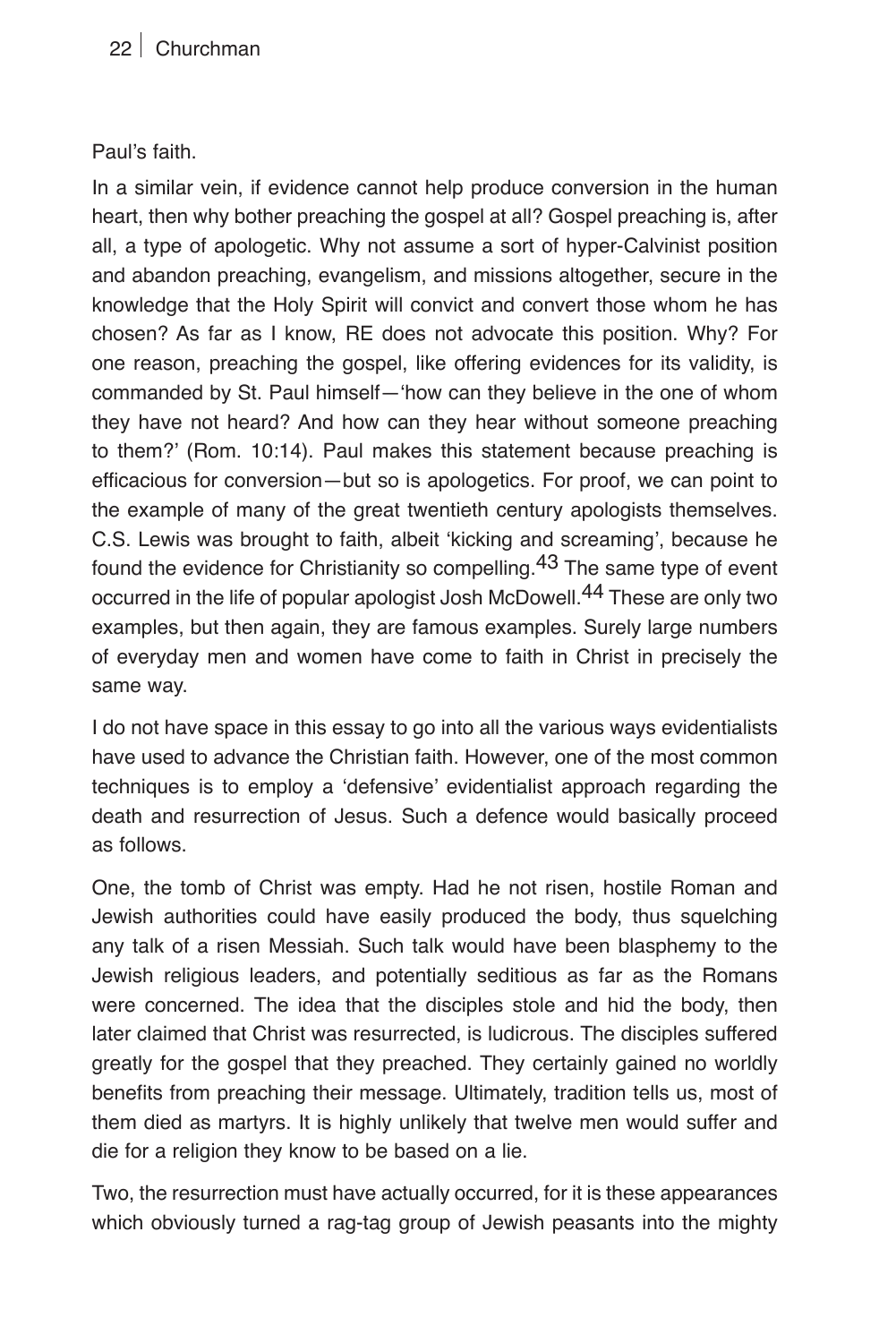evangelists who began to preach the resurrection and divinity of Christ. How else to explain the fact that these simple men, who were so dejected when their Master was executed, suddenly became witnesses unto death for that same Master? That these resurrection appearances were only visions, or hallucinations, is entirely untenable, for no twelve men (not to mention the 500 that Paul mentions!) can be expected to have the same hallucinations! Three, the story of the resurrection was preached in the presence of ʻhostile witnesses', that is, Jewish authorities who would have gladly discredited the story had they been able to do so.<sup>45</sup>

The evidentialist approach differs from that of RE in that it offers particular reasons not only for accepting Christianity, but also for not accepting the truth claims of other religions. Here the Christian evidentialist employs ʻoffensive' apologetics. For instance, how should a Christian adjudicate between the truth claims of Christianity, and those of Islam? In RE, both religions can only be seen as equal. That is, both religions have millions of followers, have existed for centuries, and are logically coherent to their respective devotees. Well, the evidentialist would do two things. First, he or she might point out some of the historical problems with Islam.

One of the most damning criticisms of Islam has to do with the Koranic belief that Christ did not really die on the cross. According to Sura 4.156 of the Koran, ʻthey did not slay him, neither crucified him, only a likeness of that was shown them'.<sup>46</sup> Now, this belief raises serious problems for the Muslim, for I know of no New Testament scholar, conservative, moderate, or liberal, who denies that Christ did indeed die on the cross (whether or not he subsequently rose from the dead is of course another matter!).<sup>47</sup>

The notoriously skeptical Bultmann considered this to be one of the few incidents in the gospels that could be considered an historical fact. Confirmation of Christ's death comes even from non-theological quarters in the form of papers published in "The Journal of the American Medical Association", as well as other medical journals.<sup>48</sup> So when Muslims deny that Christ truly died, they are obviously speaking from their own faith perspective, rather than from one of objective, historical investigation.

The Christian evidentialist might also ask, how does the Muslim know that the Koran is God's inspired word? How does he or she know that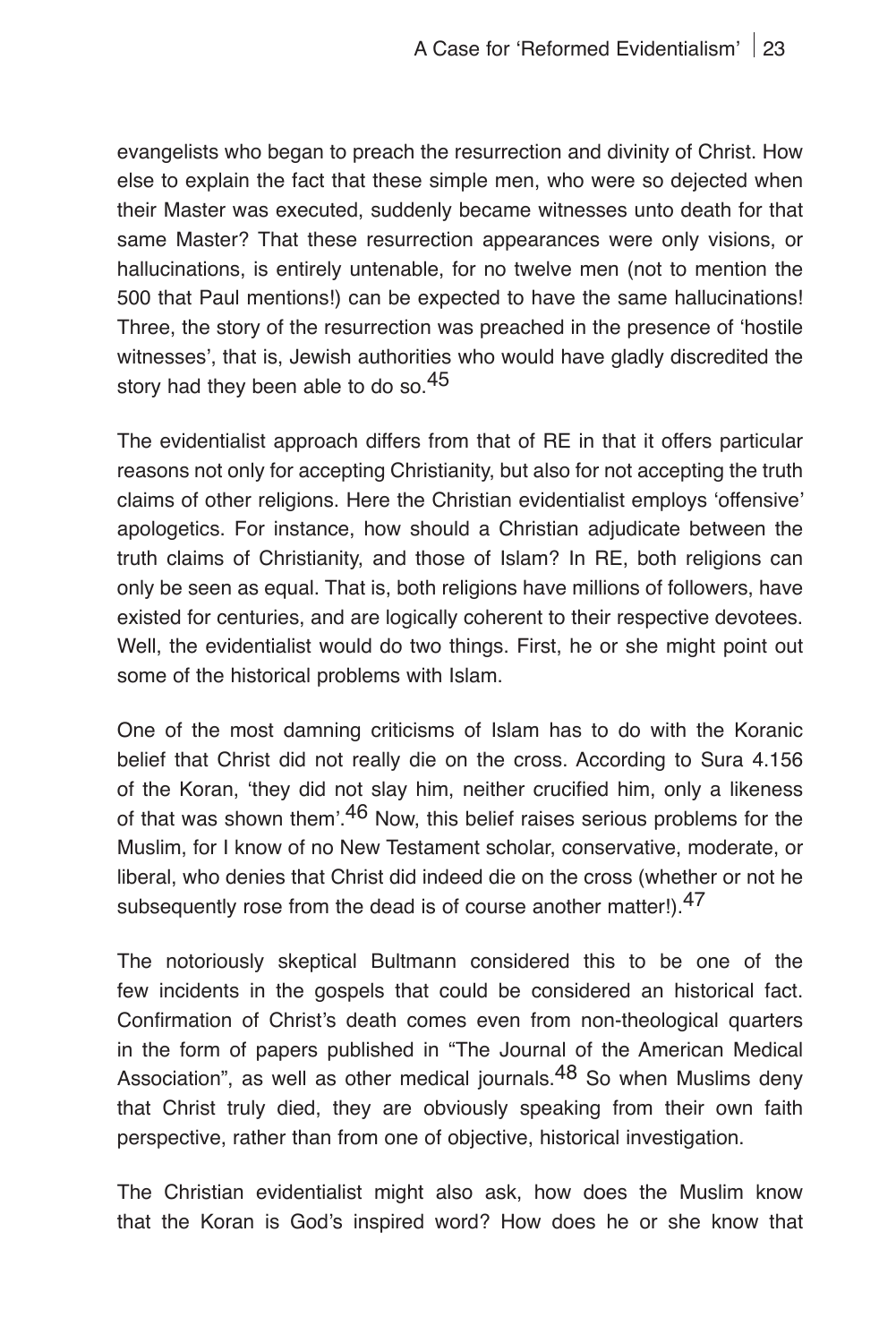Muhammad was indeed inspired by God? As noted above, there is good historical evidence for believing that Christ rose from the dead, thus verifying his claims (and/or those of his followers) regarding his right to serve as God's divine representative on earth. What can Islam offer in the way of this type of evidence for the founder of their faith? John Warwick Montgomery writes that ʻ[n]o such attesting evidence for Muslim revelational claims can be marshaled, for it simply does not exist<sup>'49</sup>

Or, consider the Mormon religion. An evidentialist might challenge the claims that are made in the Book of Mormon. Joseph Smith, founder of the Mormon faith, claims to have translated the Mormon scriptures from a language he called ʻReformed Egyptian'. Now, the only problem is that scholars know of no such language; it never existed, based on the opinion of ʻevery leading Egyptologist and philologist ever consulted on the problem<sup>'.50</sup> But what is recounted in the Book of Mormon is equally troubling. The Book tells the story of two ancient civilizations that left the Middle East centuries before the time of Christ. One group is said to have settled on the west coast of South America, while the other group settled the east coast of what is now Central America. The Book goes on to describe how these two groups of persons established thirty-eight great cities in the New World. Obviously, the problem is that no one outside of Mormonism believes that any ancient immigrants ever left the Middle East and established great cities in Central and South America. Why? Because there is absolutely no proof that this occurred;

Mormons have yet to explain the fact that leading archaeological researchers not only have repudiated the claims of the Book of Mormon as to the existence of these civilizations, but have adduced considerable evidence to show the impossibility of the accounts given in the Mormon Bible.51

So, an evidentialist apologist need not spend his or her time wondering about whether or not Mormonism meets the claims of ʻproperly basic' belief. Such speculation is rendered moot by the fact that there seems to be no historical basis for this faith. Evidence (or, in this case, the lack thereof) should give a potential convert serious pause before embracing this faith. Even if the would-be convert was impressed with the properly basic faith he saw among members of the Mormon community,  $52$  how important would that be to him, if he knew that that faith seemed to have no grounding in verifiable history?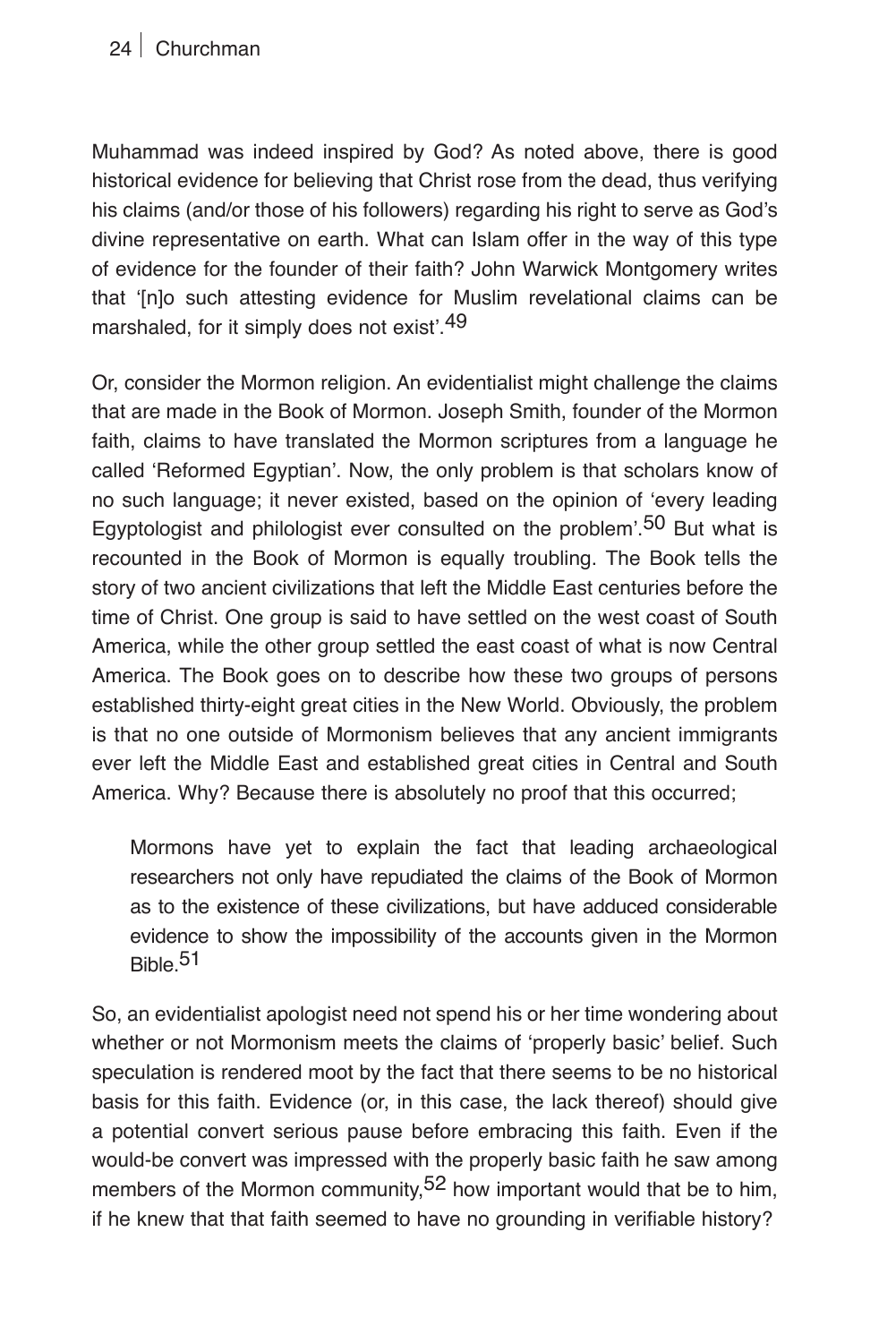Finally, the evidentialist approach is realistic. It does not claim that Christianity can be proven beyond all doubt. An apologetic system that delivered irrefutable proof would make a mockery of the claim, found throughout the New Testament, that faith is the key to the Christian life. Yet, as was pointed out above, the New Testament writers do not advocate a fidiestic faith, but rather one built upon solid evidences. The evidence for Christ's death and resurrection is strong, but it is not so strong as to make the resurrection an undeniable fact of history (but of course, how could one prove that any event that happened two thousand years ago is irrefutably true?)

John Warwick Montgomery, one of the ablest evangelical defenders of the resurrection in the twentieth century, constantly stressed this point in his writings. Although he believes that the evidence for the resurrection is strong, he knows it is not irrefutable. But what of that? As Montgomery wisely points out, we live our lives based on probabilities.<sup>53</sup> For example, I may drive home from work every day on a certain road. This serpentine road is known for its many fatal accidents. Despite the fact that I know there have been several bad car-wrecks on this road, I still continue to drive on it. Why? Because I know the chances are quite slim that I will ever be involved in one of those crashes. Thus, I am willing to risk my life based on the probable (not certain) knowledge that I will not become a fatality on this road. Montgomery has often made the point that all of life is based upon such decisions; we never have absolute certainty regarding important life-decisions, so why should our religious decisions be any different? As I have pointed out elsewhere, it simply is not possible to possess certitude about the decisions one makes in life, be those decisions secular or religious.<sup>54</sup> Edward John Carnell agrees with this position;

Christian faith…cannot rise above rational probability. Probability is that state of coherence in which more evidences can be corralled for a given hypothesis than can be amassed against it…. Since Christianity is a way of life, and not an unabridged edition of the Pythagorean theorem, it cannot enjoy the demonstrative certainty of the latter.<sup>55</sup>

#### **Toward a Reformed Evidentialist Apologetic**

Dr. Plantinga has rendered the Christian community a great service with his RE defence of the Christian faith. However, its deficiencies are such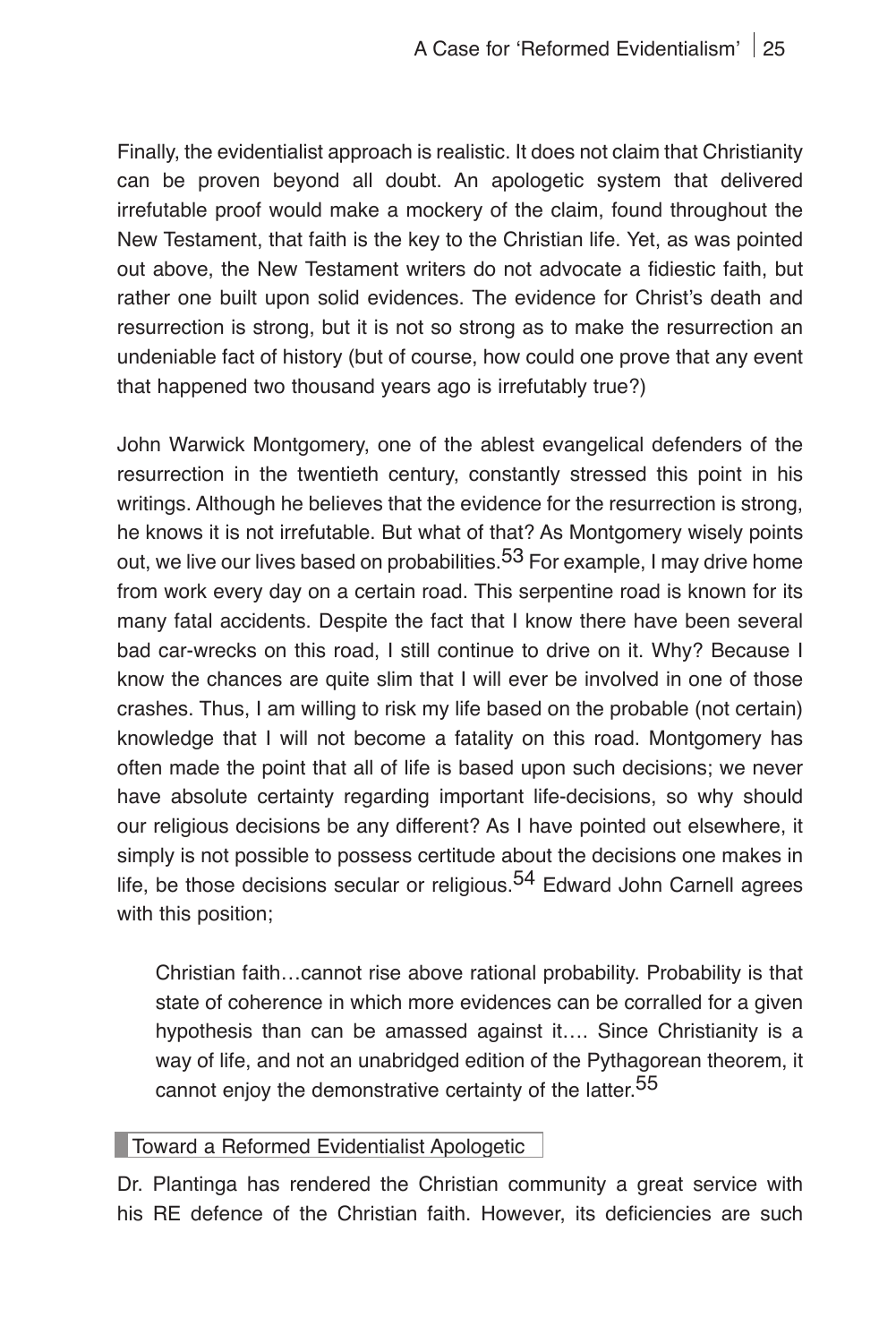that the only cure seems to be a healthy injection of evidentialism. Such merging of the two systems would not only buttress the weaknesses in RE, it would also strengthen some of the weak points in the evidentialist system. For instance, evidentialism can sometimes devolve into a series of cold, calculating proofs whereby the apologist defends the faith with great intellectual acumen, but at the expense of genuine Christian warmth or godly example. Presuppositionalist John Frames writes that—

Apologists, therefore, must resist temptations to contentiousness or arrogance. They must avoid the feeling that they are entering into a contest to prove themselves to be righter or smarter than the inquirers with whom they deal.<sup>56</sup>

Frame goes on to point out that often, an apologist can be more persuasive by the life she leads, and the example she sets, than she can with any amount of argumentation.<sup>57</sup> The RE Christian, secure in her faith and unconcerned with 'proving' Christianity, may be more inclined than the evidentialist to demonstrate the truth of her faith by example.

Evidentialists can also sometimes forget that, ultimately, the Holy Spirit, not arguments, however strong they may be, is the cause of conversion in a man or woman's life.<sup>58</sup> All good evidentialists believe this, but it is easy to overlook it when carried along by the intellectual tide of argumentation. Alister McGrath wisely remarks that apologetics ʻis an excellent servant of the church; it can, however, too easily be allowed to become its master'. A good evidentialist will realize the limits of apologetics, and allow room for the faith-creating work of God.<sup>59</sup> The RE Christian, however, with his Calvinistic inclination to see faith as a gift from God, is far less likely to fall into this trap.

Conversely, evidentialism can strengthen RE apologetics are its weakest point, namely, how does one adjudicate between different religions? The RE approach may make perfect sense for someone who is already a Christian, but its effectiveness with non-Christians will necessarily be severely limited, for reasons given above. If the primary purpose of Christian apologetics is to encourage non-Christians to embrace the faith, it is hard to see how the RE approach could possibly do this. Evidentialism also takes seriously the fact that, as RE thinkers themselves admit, there is not much in the world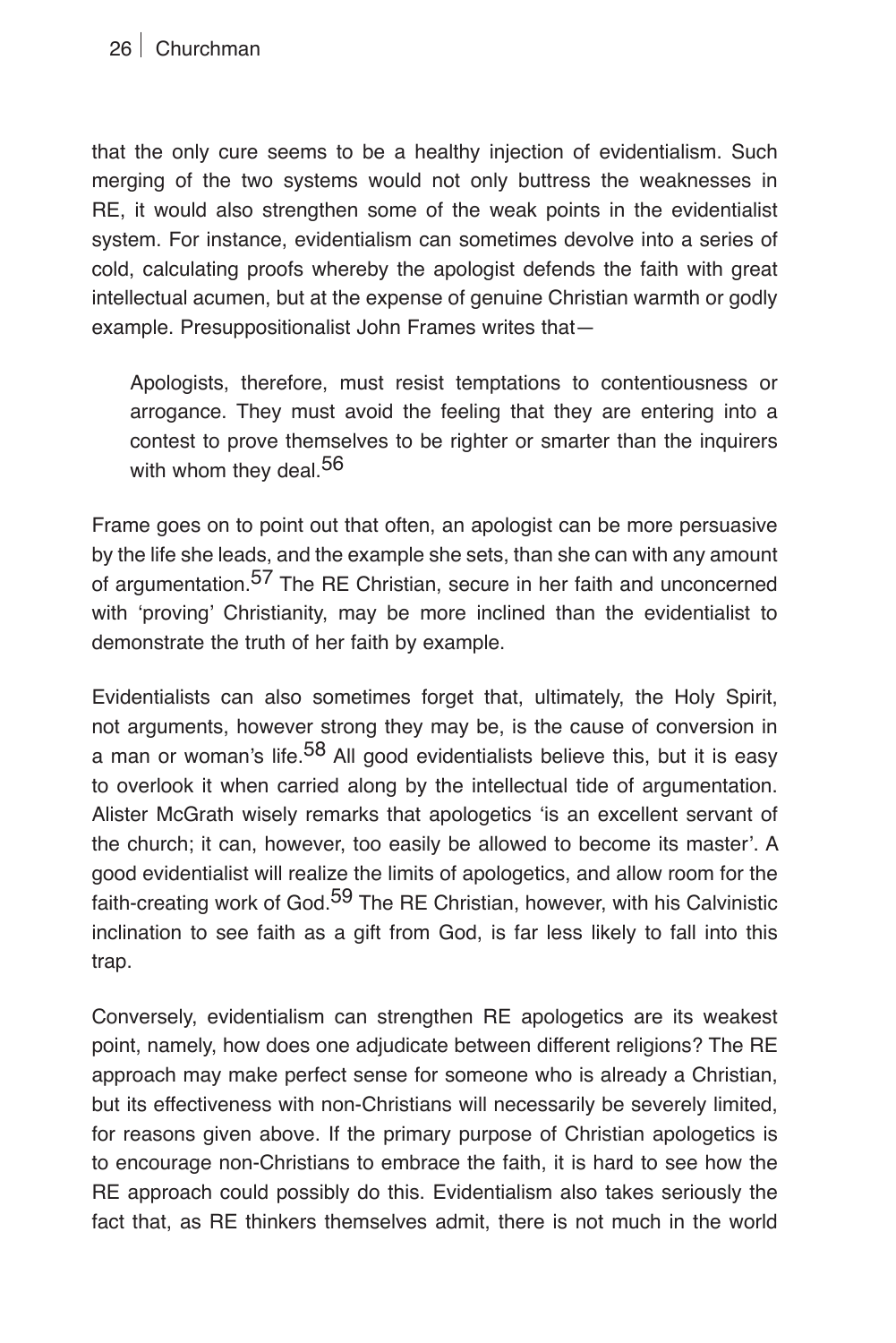that we can know with absolute certainty (after all, this was the reason RE thinkers rebelled against foundationalism and founded the RE movement!). If this lack of certainty is true in secular realms of living, there is no reason it should not obtain in the religious realm as well. Evidentialism is realistic in its assessment of the human predicament; it realizes and accepts that, aside from the realm of mathematics, human belief rests on probabilities, not certainties. But it can show that the probability of Christianity being true is quite high, while leaving actual conversion to God.

#### **Conclusion**

If the two approaches to apologetics, RE and evidentialism, were blended I believe a powerful apologetic system would emerge. It would be a matrix that could account for the biblical teaching that God's existence is knowable to all, via the world he has created. This system would also take into account the fact that the New Testament clearly teaches that specific Christian truths are not revealed through nature, but through evidences, such as the resurrection of Jesus. It would take seriously the beliefs of Christians who ʻknow' that their faith is true, even though they might not be able to ʻprove' it through complicated theological arguments. It would account for the reality of the Holy Spirit in a believer's life, and the work the Spirit does to confirm that the Bible, and the believer's faith, are genuine. Such a method would also provide a defence against the atheist, who seems to think that his position is somehow more rational than that of the Christian, even though he cannot prove it. The combination of RE and classic evidentialism would offer the Christian solid reasons for the faith that he or she holds. It would also allow the Christian to examine other faiths with a critical eye, and realize that they lack the evidential foundation that distinguishes Christianity from other religions, be they Pumpkinism or Islam. Finally, it would ground the Christian faith in objective truths, like the resurrection, that may not possess mathematical certitude, but which do provide a more than adequate basis for deciding in favour of Christianity.

## JOHN JOHNSON is currently a PhD student in Religion at Baylor University.

#### **ENDNOTES**

1 The terms ʻevidentialist' and ʻclassical' are often used interchangeably, but according to one thinker there is a major difference. Classical Christian apologists believe that God's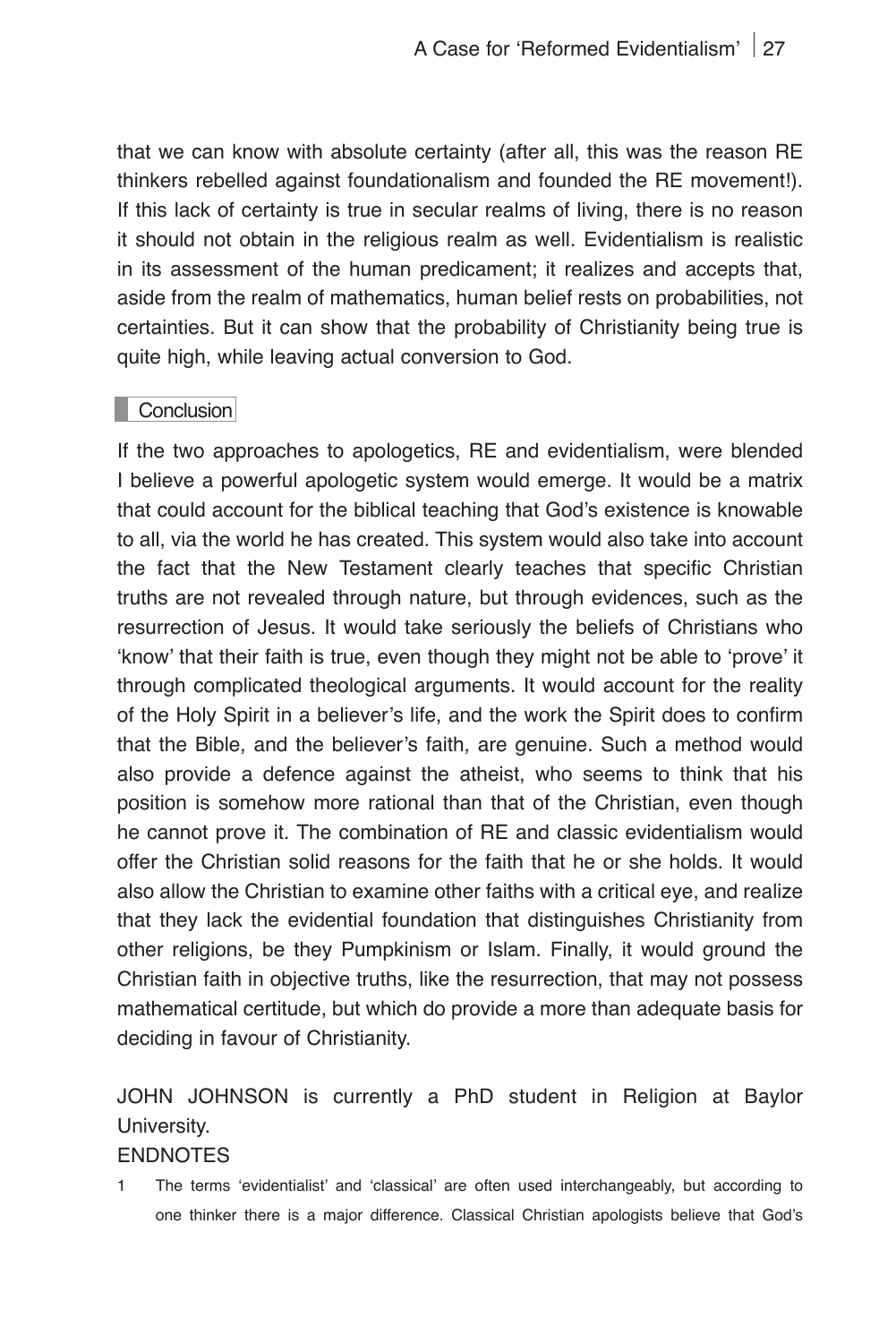existence must be proved before any specific arguments for Christianity can be considered, while evidentialists believe that the specific arguments themselves not only provide proof for the existence of God, but also suggest that this God is most likely the God of the Christian Scriptures. However, the line is often blurred between these two approaches. See Gary R. Habermas, "Evidential Apologetics," in *Five Views on Apologetics,* Steven B. Cowan, ed., (Grand Rapids: Zondervan Publishing House, 2000), p. 92.

- 2 Another popular strain of apologetics in the twentieth century was presuppositional apologetics. This system of defending the faith was developed by Cornelius Van Til (late professor of apologetics at Westminster Seminary, Philadelphia). Presuppositionalists reject the very idea of Christian evidences, arguing, as did Karl Barth, that there is no point of contact, or common ground, between Christians and non-Christians. What is needed, Van Til maintained, was to make the non-believer realize that all thinking, religious or otherwise, is predicated upon the existence of the God of the Bible. Thus, the unbeliever must not be permitted to evaluate arguments for Christianity and ʻdecide' if Christianity is true but humbly submit to the authority of the God of the Bible. For a devastating critique of this from a classical/evidentialist position, see R.C. Sproul, J. Gerstner and A. Lindsley, *Classical Apologetics* (Grand Rapids: Zondervan, 1984), pp. 183-338.
- 3 For a good summary of the reliability of the New Testament, see F. F. Bruce, *The New Testament Documents: Are they Reliable?* (Grand Rapids: Eerdmans, 1943), pp. 80-99. Also of interest is J. W. Montgomery, *Where is History Going?* (Grand Rapids: Zondervan, 1969), pp. 44-52. The integrity of the NT documents does not in any way guarantee that their contents are ʻtrue', but the fact that our current NT has come down to us more or less in the form in which it was originally written is a powerful argument against those who might be inclined to suspect that the texts have undergone significant editorial redaction. By arguing that the NT has a firm historical basis, it can be distinguished from a work like the Book of Mormon for which there is no supporting historical evidence. For the lack of historicity regarding the Mormon scriptures, see W. Martin, *The Kingdom of the Cults* (Minneapolis: Bethany House, 1965), pp. 178-87.
- 4 Norman L. Geisler, *The Battle for the Resurrection* (Nashville: Thomas Nelson, 1989), p. 90. For a good, succinct summary of Bultmann's views on the historical (or non-historical) character of the NT, see C. Michalson, R. Bultmann in *Ten Makers of Modern Protestant Theology* G.L. Hunt, ed., New York: Association Press, 1958), pp. 102-13.
- 5 Although Bultmann insisted that the resurrection was not a physical, objective event in history, the ʻevent' of the resurrection nonetheless sparked the rise of the kerygma in the apostles. For his skepticism regarding the historicity of the gospel accounts, see his *The History of the Synoptic Tradition* trans. J. Marsh, 1921, reprint, (NY: Harper & Row, 1963).
- 6 Gregory A. Boyd and Paul R. Eddy, *Across the Spectrum: Understanding Issues in*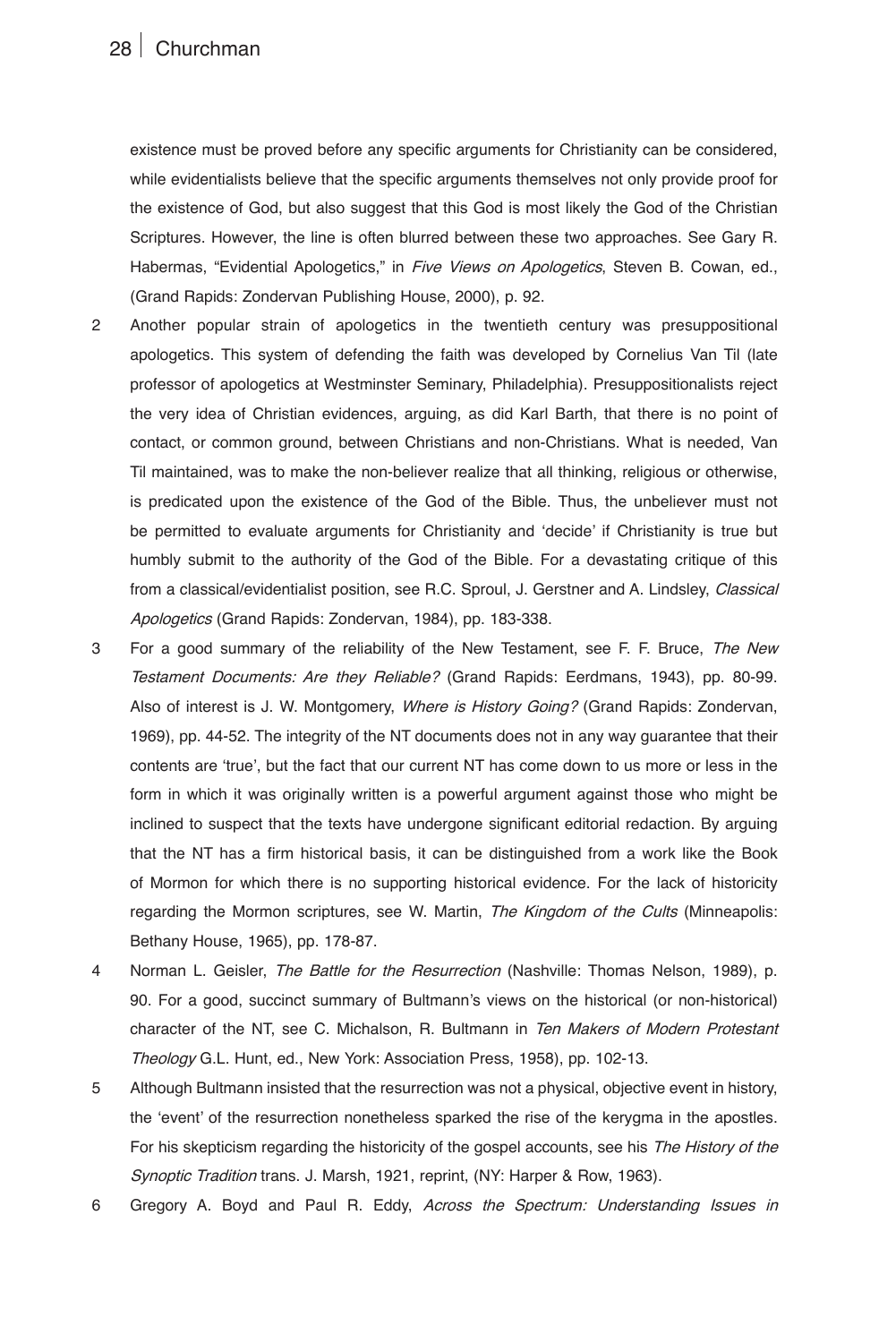*Evangelical Theology* (Grand Rapids: Baker Academic, 2002), p. 71.

- 7 Pinchas Lapide, *The Resurrection of Jesus* (trans. Wilhelm C. Linss; Minneapolis: Augsberg Publishing House, 1983), 49. As an Orthodox Jew, Lapide does not view Christ as the Jewish Messiah. However, he does believe that his resurrection proves that he is God's messiah to the Gentile world.
- 8 John J. Johnson, "Were the Resurrection Appearances Hallucinations? Some Psychiatric and Psychological Considerations," *Churchman* 115, 3 ( 2001): 227-38.
- 9 The debate can be found in *Did Jesus Rise from the Dead?* T. L. Miethe, ed., (San Francisco: Harper & Row, 1987). For a similar debate, see the exchange between William Lane Craig and John Dominic Crossan, in *Will the Real Jesus Please Stand Up?* Paul Copan, ed., (Grand Rapids: Baker, 1998). Also Stephen T. Davis, *Risen Indeed: Making Sense of the Resurrection* (Grand Rapids: Eerdmans, 1993).
- 10 C. Stephen Evans, *Pocket Dictionary of Apologetics and Philosophy of Religion* (Downers Grove: InterVarsity Press, 2002), p. 46.
- 11 Stanley J. Grenz, *Articulating the Christian Belief-Mosaic: Theological Method After the Demise of Foundationalism,* in *Evangelical Futures* John G. Stackhouse Jr., ed., (Grand Rapids: Baker Books, 2000), pp. 110-12.
- 12 *Ibid*., pp. 111-12.
- 13 K.J. Clark, "Reformed Epistemology Apologetics," in *Five Views on Apologetics*, p. 267. The reference here to other minds goes back to Alvin Plantinga's argument that we believe that other minds besides our own exist, even though this is impossible to prove. So it is with faith in God.
- 14 *Ibid*., p. 267.
- 15 *Ibid*., p. 272.
- 16 Grenz, *Articulating the Christian Belief-Mosiac*, pp. 131-33.
- 17 A. Plantinga, "Reason and Belief in God," in *Faith and Rationality: Reason and Belief in God* A. Plantinga and N. Wolterstorff, ed., (Notre Dame: University of Notre Dame Press, 1983), p. 81.
- 18 Donald Hatcher, "Plantinga and Reformed Epistemology: A Critique," *Philosophy and Theology 1* (Fall 1986): 88.
- 19 Here, Plantinga reminds me very much of the presuppositionalist approach to apologetics developed by Cornelius Van Til. For Van Til, too, Christian belief could not be deduced from any sort of argument. It simply is a God-given fact, and it provides the Christian with the correct way of viewing and interpreting the world.
- 20 Hatcher, "Plantinga and Reformed Epistemology," p. 87.
- 21 Alvin Plantinga, "Reason and Belief in God," p. 77.
- 22 The problem of evil is a serious obstacle that all Christians must face. Many atheists consider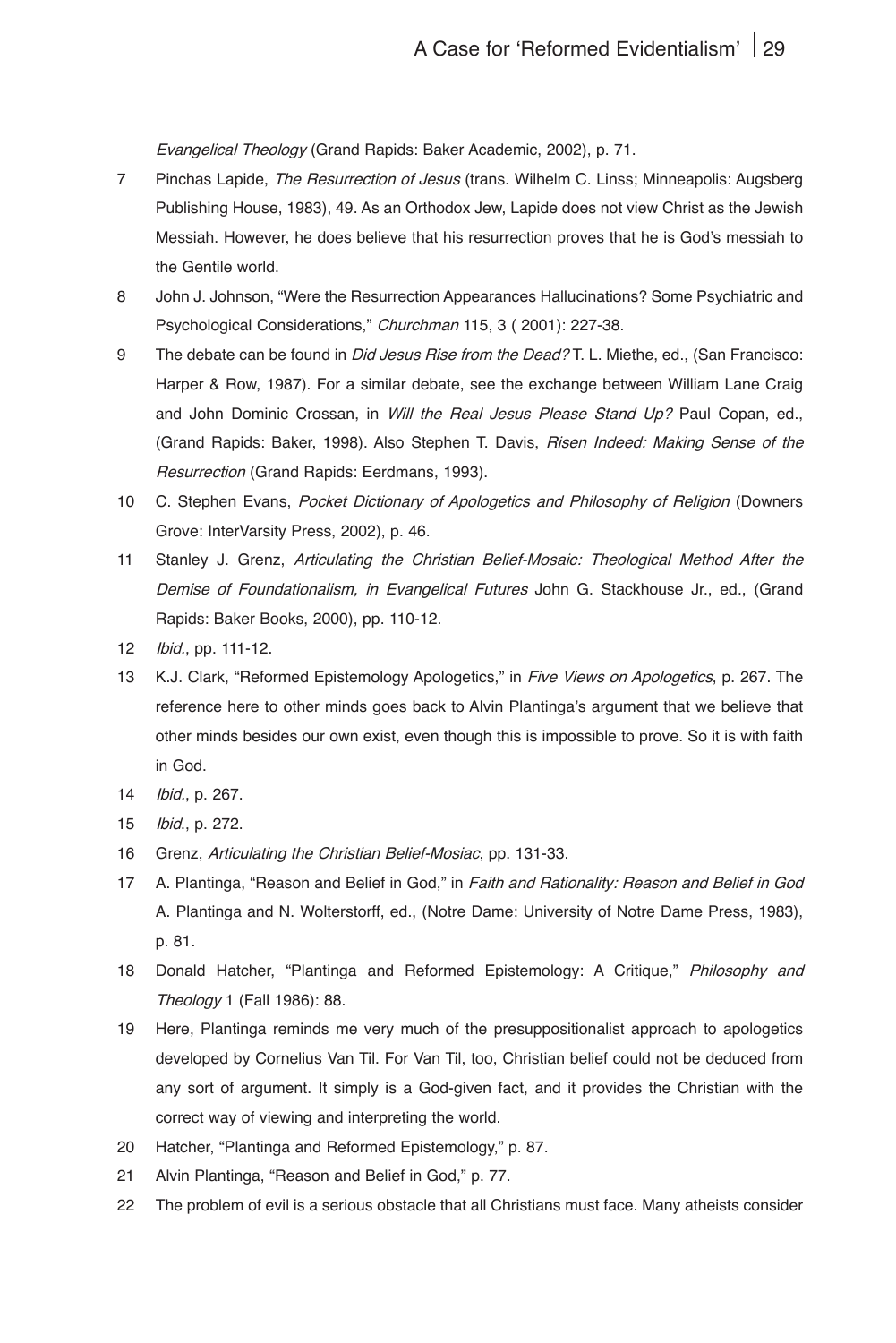this to be their trump card. For them, the reality of evil seems to rule out the possibility of the all-powerful, all-benevolent God of Christian belief. However, the problem of evil, difficult as it is for Christian thinkers, is not insurmountable. One of the best attempts to tackle the issue comes from Gregory A. Boyd, currently working on a trilogy that grapples with the problem of evil from an evangelical, biblical perspective. The first two books in the series are: *God at War: The Bible and Spiritual Conflict* (Downers Grove: IVP, 1997), and *Satan and the Problem of Evil* (Downers Grove: IVP, 2001). Also see John Hick's classic theodicy, *Evil and the God of Love* (New York: Harper and Row, 1966).

- 23 See, for instance, Walter C. Kaiser, Jr., *The Old Testament Documents: Are They Reliable and Relevant?* (Downers Grove: InterVarsity Press, 2001).
- 24 Edward John Carnell, *An Introduction to Christian Apologetics: A Philosophic Defence of the Trinitarian-Theistic Faith* (Grand Rapids: Eerdmans, 1956), p. 194.
- 25 M. J. Wilkins and J.P. Morland, eds., *Jesus Under Fire: Modern Scholarship Reinvents the Historical Jesus* (Grand Rapids: Zondervan Publishing House, 1995), p. 4.
- 26 Gary R. Habermas, "Did Jesus Perform Miracles?" *Jesus Under Fire*, p. 128.
- 27 M. J. Wilkins and J.P. Morland, *Jesus Under Fire*, p. 5.
- 28 Carnell maintains that it is actually conservatives who are the more honest, for they take Scripture as what it claims to be on virtually every page: a miraculous, God-inspired work: let us not soon forget that the Christian, not the higher critic, has actually faced and conquered the facts as they stand. If one assumes that the Bible is a human product, it becomes meaningless; but if one assumes the existence of the God who has revealed Himself in Scripture, he can explain, not deny, the basic facts of the text of the Bible. *An Introduction to Christian Apologetics*, pp. 205-206.
- 29 Alvin Plantinga, *Warranted Christian Belief* (New York: Oxford University Press, 2000), 421. Plantinga's full treatment of this subject spans pp. 374-421.
- 30 See his "New Testament and Mythology," in *Kerygma and Myth: A Theological Debate* Hans Werner Bartsch, ed., tr. R. H. Fuller; London: SPCK, 1953), pp. 1-44.
- 31 See *e.g.,* G.R. McDermott, *Can Evangelicals Learn from World Religions?* (Downers Grove: IVP, 2000). See also C. Pinnock, *A Wideness in God's Mercy: The Finality of Jesus Christ in a World of Religion*s (Grand Rapids: Zondervan, 1992).
- 32 Plantinga, *Warranted Christian Belief*, pp. 450-51.
- 33 Kelly James Clark, "Reformed Epistemology Apologetics," pp. 269-70.
- 34 Hatcher makes this point in "Plantinga and Reformed Epistemology", pp. 90-91.
- 35 Plantinga, "Reason and Belief in God", p. 74.
- 36 Hatcher, "Plantinga and Reformed Epistemology," pp. 90-91.
- 37 Michael Martin, *Atheism: A Philosophical Justification* (Philadelphia: Temple University Press, 1990), p. 272.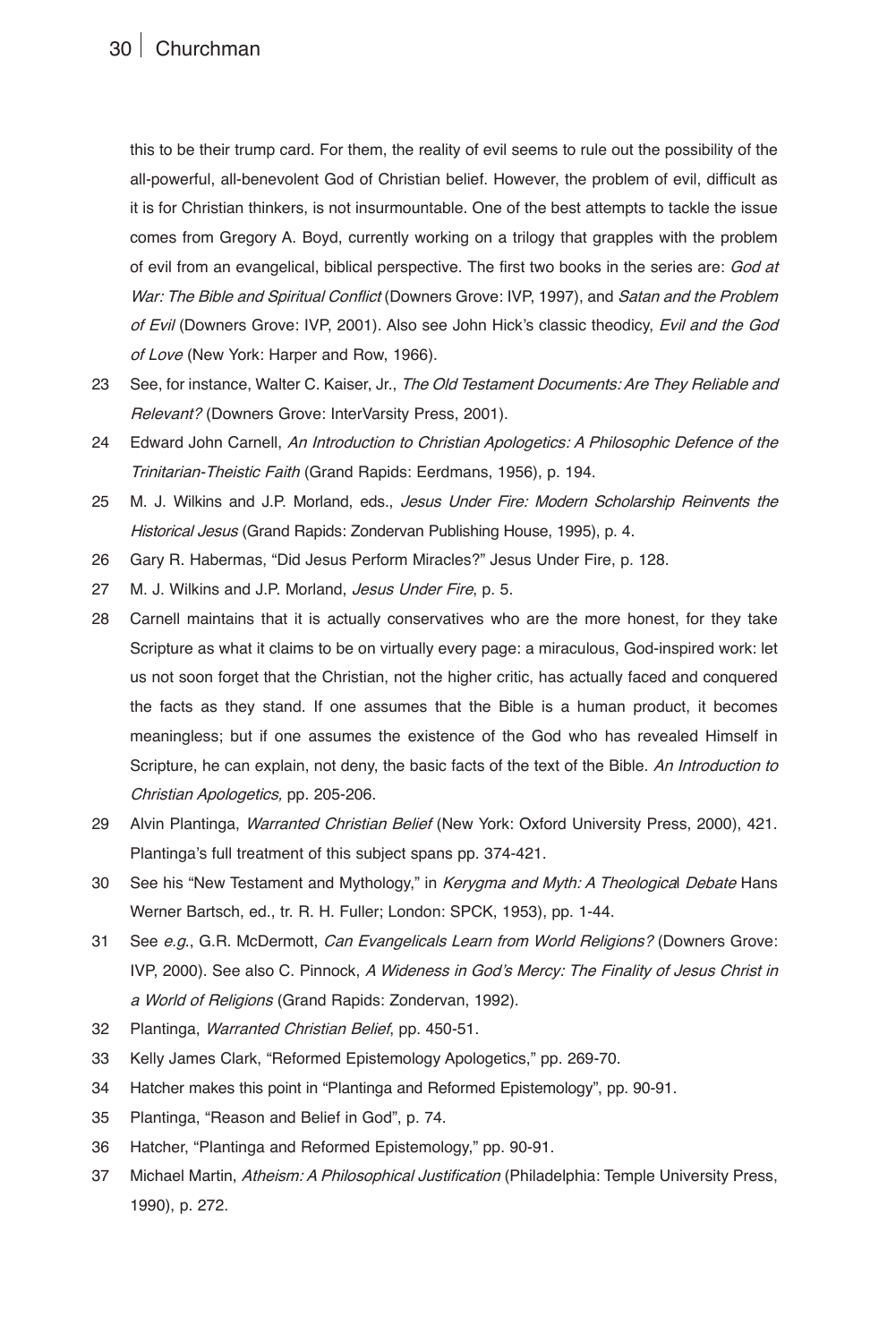38 Plantinga, *Warranted Christian Belief*, p. 349.

- 40 Samuel Sandmel, *We Jews and Jesus* (NY: OUP, 1965), pp. 126-27.
- 41 Even Christian theologian Karl Barth, often criticized for his ambivalent attitudes toward the Jews, was fond of quoting a conversation between Frederick the Great and his personal physician, Zimmerman: "Zimmerman, can you name me a single proof of the existence of God?" Zimmerman replied, "Your majesty, the Jews!" Quoted from *Dogmatics in Outline* G.T. Thompson ed. and trans. (London: SCM, 1949), p. 75. For a treatment of the veracity of Judaism from the point of view of a Jewish apologist, see E. Berkovits, *Faith After the Holocaust* (NY: KTAV, 1973).
- 42 W. Horndern, *A Layman's Guide to Protestant Theology* (NY: Macmillan, 1955), p. 134.
- 43 C.S. Lewis, *Surprised by Joy* (NY: Harcourt, Brace, and World, 1955), pp. 223-24
- 44 Josh McDowell, *Evidence that Demands a Verdict: Historical Evidences for the Christian Faith* (San Bernardino, CA: Here's Life Publishers, 1979), pp. 363-67.
- 45 For a fine treatment of this type of approach, see J.W. Montgomery, *Where is History Going?* (Grand Rapids: Zondervan, 1969), pp. 53-74.
- 46 Quoted from J. Hick, *The Metaphor of God Incarnate* (Louisville: Westminster/John Knox Press, 1993), p. 146.
- 47 In fact, even J.D. Crossan, a primary member of the Jesus Seminar, does not deny that Christ actually died on the cross. This is significant, considering his radical reinterpretation of the rest of the gospels; *e.g*., his version of what happened to Jesus after death is unique. He believes Jesus was buried in a shallow grave, and that his corpse was eventually consumed by wild dogs. For more on this, see William Lane Craig, "Did Jesus Rise from the Dead?" in *Jesus Under Fire*, p. 142.
- 48 See, *e.g.,* W.D. Edwards, W.J. Gabel, and F.E. Hosmer, "On the Physical Death of Jesus Christ," *JAMA* 1986 Mar. 21: 255 (11): 1455-63; D.A. Ball, "The Crucifixion and Death of a Man Called Jesus," *Journal of the Mississippi State Medical Association 1989* Mar 30; (3): 77-83.
- 49 J.W. Montgomery, *Human Rights and Human Dignity* (Edmonton: Canadian Institute for Law, Theology, and Public Policy, Inc. 1986), p. 119. The beauty of the language of the Koran in its original Arabic is often advanced by Muslims as proof of its divine origin. But literary beauty is not proof of divine inspiration. No one claims that Shakespeare wrote under divine inspiration, even though the beauty and profundity of his work has never been equalled in English. Muslims sometimes point to the internal consistency of the Koran, as opposed to the multiple authorship and apparent thematic contradictions of the Bible. But the Koran could easily be wrong in what it teaches, yet be completely coherent and consistent in its error. For Islamic apologetic techniques, see J.W. Montgomery, "How Muslims do Apologetics," in *Faith*

<sup>39</sup> *Ibid*., p. 349.